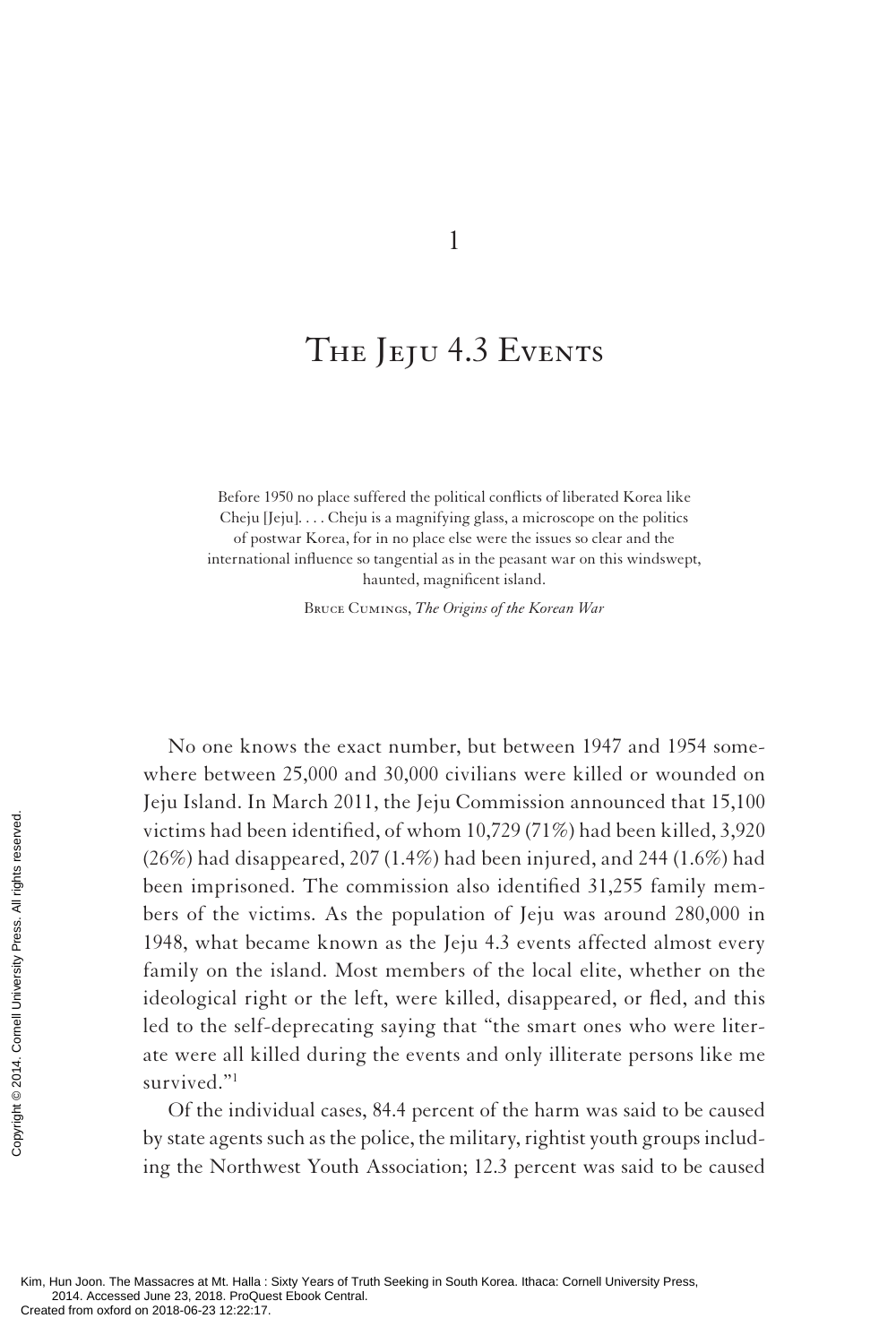

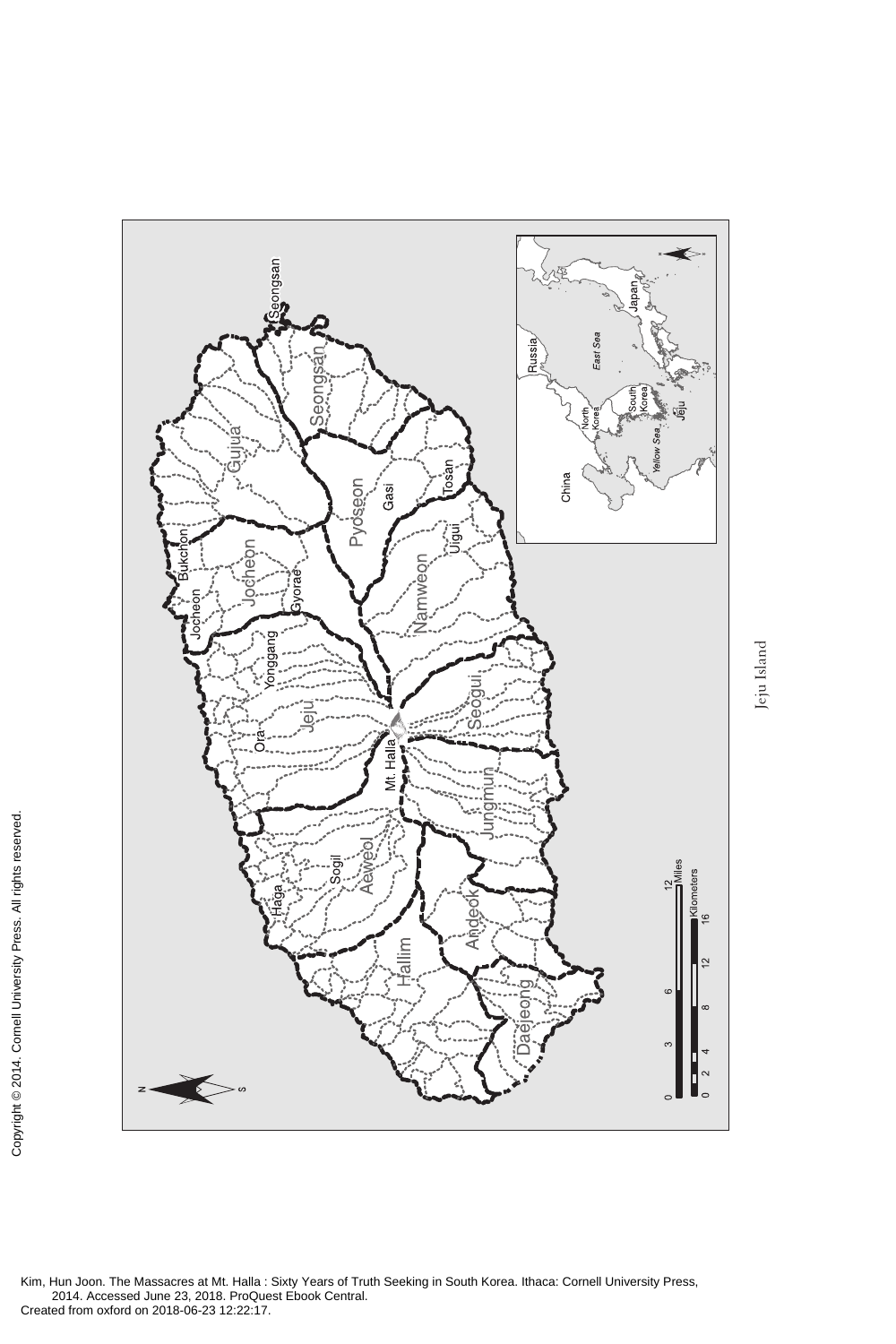by the insurgents.<sup>2</sup> Most victims were in their teens and twenties, but 12 percent were civilians under ten years old (5.5%) or more than sixty years old (6.5%).<sup>3</sup> Of all civilian victims, 79 percent were male and 21 percent female. The percentage of children, the aged, and women among the victims suggests the indiscriminate nature of the killings. Most victims were killed in 1948 (53.1%) and 1949 (34.2%), within two years of the outbreak of the armed uprising. Mass killings were concentrated—with 63.4 percent of deaths—in the five-month period between October 1948 and February 1949, when the authorities set up their headquarters and carried out the most severe crackdown.

 Civilian massacres took several different forms during the counterinsurgency campaigns. Most mass killings occurred in the mountain villages during the crackdown period. Anyone found in the interior of the island was considered a rebel and was summarily executed.<sup>4</sup> Many interior villages, such as Gyorae, Haga, Sogil, and Tosan, were wiped out. For example, in Gyorae, at 5 a.m. on 13 November 1948, the military closed in on the whole village and started to burn houses, killed everyone trying to escape from the fires, and then threw the dead bodies back into the fire to destroy all the evidence. Within one hour, soldiers killed twenty-five residents, including five children under ten years old and six people over sixty years old. Yang Bok-cheon, who miraculously survived the massacres, testified to the commission:

 I was at home with my nine-year-old son and three-year-old daughter. At dawn, I heard loud gunshots everywhere. I never imagined that they were killing villagers. When soldiers came to burn down my house, I begged them to spare our lives. But the soldier pushed me down and pulled the trigger; the bullet went through my side and made a big hole—about a size of an adult's fist—in my daughter's thigh, who was on my back. Immediately, my son rushed toward me screaming, "Mom!" Then, the soldier fired a gun at my son. I can still clearly remember soldiers saying to each other, "The little bastard is not yet dead!" My son's heart protruded through the skin since he was shot on his left chest. They were not human!<sup>5</sup> Exercise<br>
Exercise them to spare<br>
ger; the buller<br>
an adult's fist-<br>
my son rushed<br>
at my son. I ca<br>
the bastard is r<br>
the was shot of<br>
the was shot of<br>
At Haga, soldid<br>
hwa, who was<br>
about the death<br>
Three soldier<br>
some s

At Haga, soldiers killed another twenty-five residents, including Ko Sunhwa, who was in the last month of pregnancy. Kang Eung-mu testified about the death of her husband:

 Three soldiers rushed into the room and dragged him out. They gathered some spectators and shot him several times with an automatic gun. Several

Kim, Hun Joon. The Massacres at Mt. Halla : Sixty Years of Truth Seeking in South Korea. Ithaca: Cornell University Press, 2014. Accessed June 23, 2018. ProQuest Ebook Central.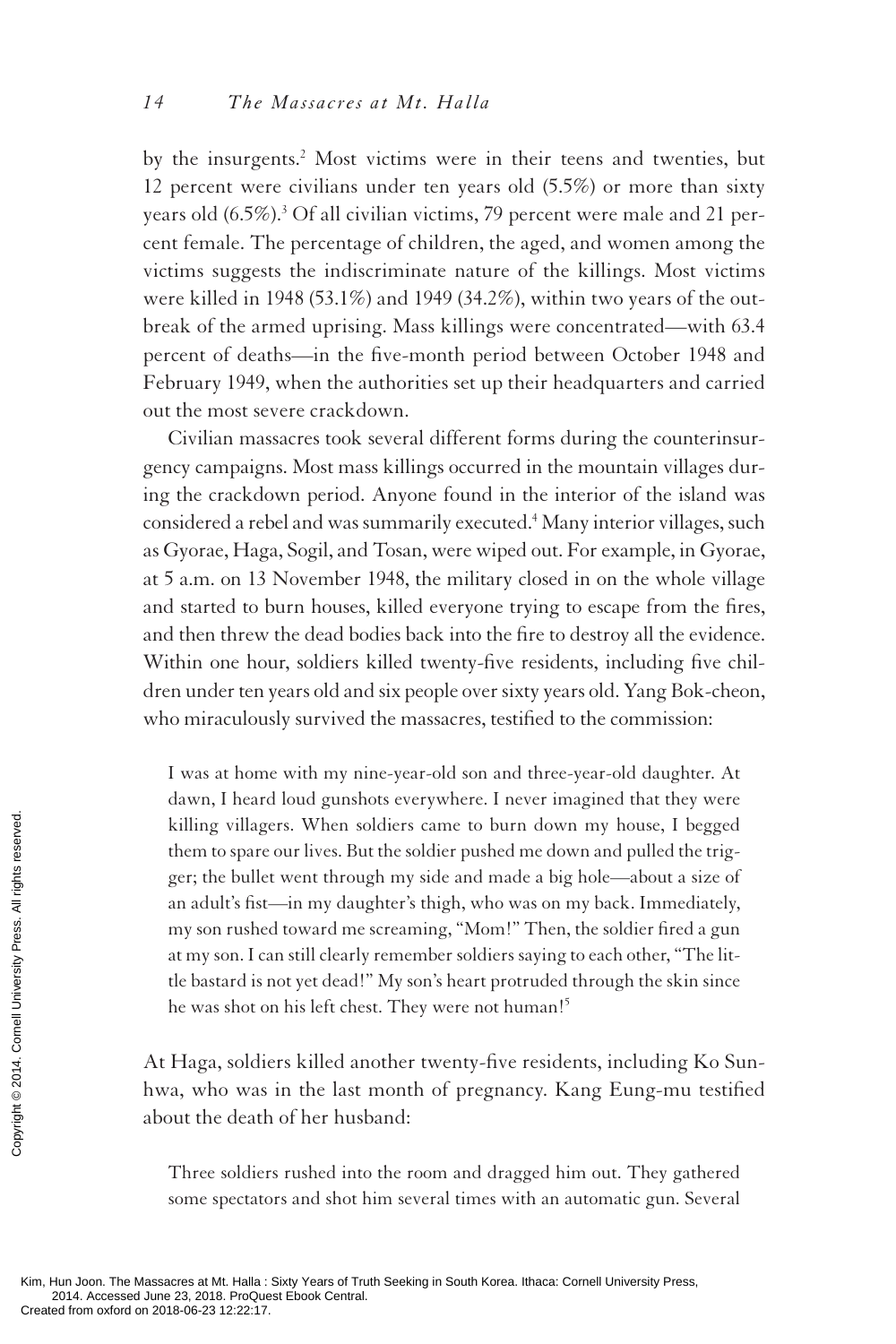bullets penetrated him, but my husband was resilient. Then, one soldier cut my husband's head off with a sword and his blood splattered all over. I regarded them not as soldiers but as butchers. 6

 At Sogil, soldiers killed another 34 residents and burned the remains in order to destroy the evidence. At Tosan, soldiers killed around 150 residents over the two days of 15 and 16 December 1948. The military summoned all villagers and killed any male resident between eighteen and forty years old.<sup>7</sup>

 Some families who had taken refuge in nearby mountain caves so they could save their livestock and crops were shot and killed. Several operations led to large-scale massacres such as that in Yonggang village, where one hundred villagers were killed and officially reported as insurgents. In a similar incident, four or five families—fifteen to twenty villagers hiding in a cave were discovered and executed. Similar killings took place at Banmot cave, Darangshi cave, and Bilemot cave. On 16 January 1949, police killed sixteen residents whom they found taking refuge in a cave. The only survivor, Yang Tae-byeong, testified:



Figure 2. Refugees living in a temporary residence (May 1948) (US National Archives and Records Administration)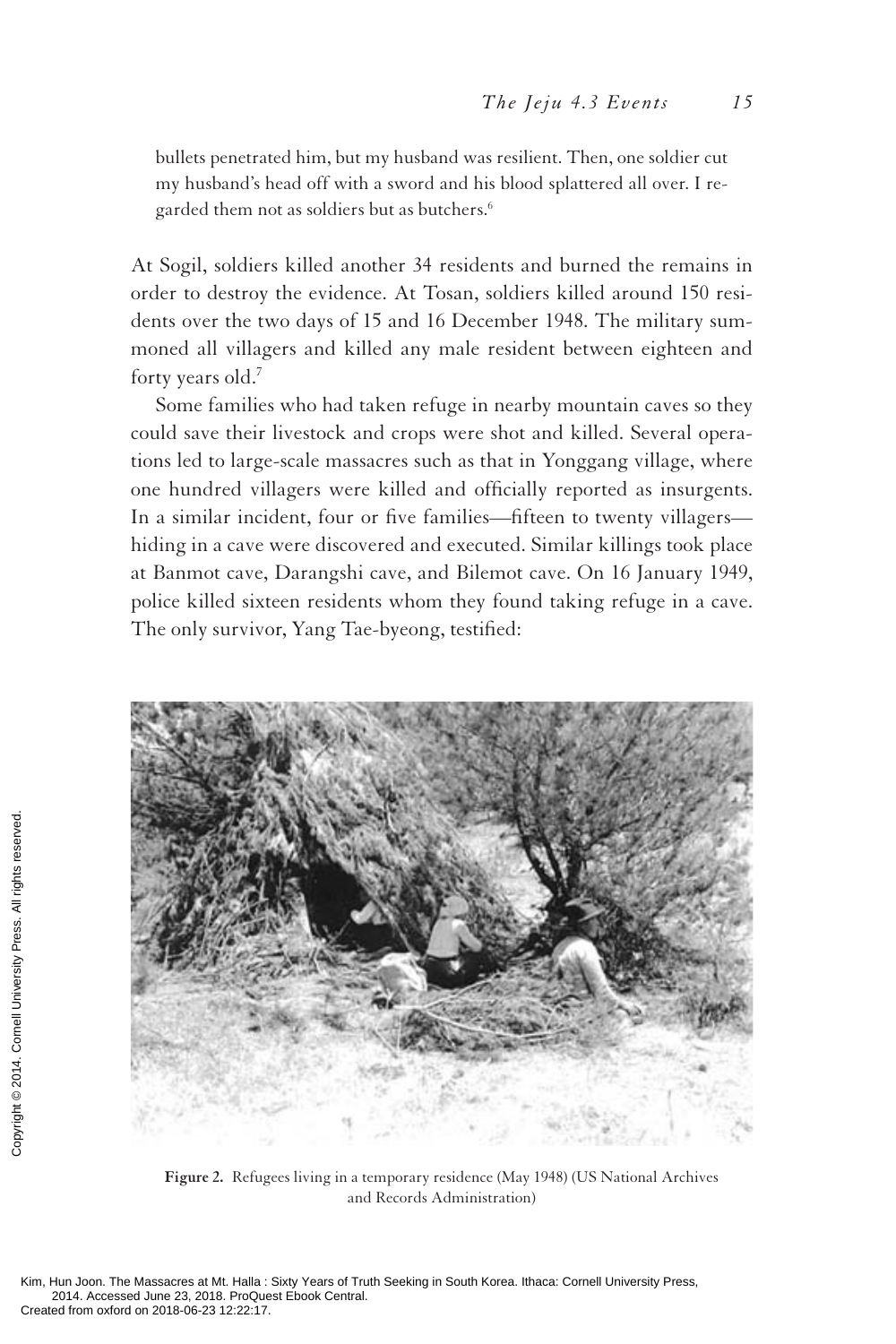In the cave, there were about thirty-six people who took refuge. Everyone felt relief since the entrance of the cave was very narrow and the cave itself was located in a very secretive place. However, I did not lower my guard but always sought out another hideout. One day, the police discovered the cave! All residents hid themselves deeply in the cave, but the military appeared, saying, "Don't worry, we will save your lives." Everyone else walked out of the cave, and, immediately, the military killed them all. The police even grabbed the legs of two children and brutally killed them by smashing them against the rocks. That is something a human could never do! I am sure that those murderers did not have a peaceful end to their lives. 8

 In other cases, whole families—and often whole villages—were wiped out, simply because one relative or villager joined the insurgents or merely went missing. For example, the police killed sixty-three family members and relatives of young people who disappeared in Hagui village. Ahn In-haeng witnessed and survived the massacre because his dying mother, who was covered in blood, wrapped herself around him. He testified:

The police first summoned all villagers to the nearby hillside and then searched every house and found two persons, a seventy-year-old father and a thirty-five-year-old son. A policeman started to severely beat the son, and then the father begged for his son's life, and the other policeman started to beat the old man. The old man soon died, and the son ran away; immediately the police opened fire and shot him to death. Then, the police pointed out one woman—a twenty-five-year-old pregnant woman. The police first hanged her to a tree by putting a rope around her shoulders, and then three policemen stabbed her with swords. . . . Everyone turned his eyes away from the scene, but the police forced us to watch.<sup>9</sup> Exercise<br>
Exercise the policion of women<br>
hanged her to<br>
policemen sta<br>
the scene, but<br>
signals of the scene, but<br>
Similarly, in G.<br>
Similarly, in G.<br>
then identified<br>
villagers on the<br>
The militar<br>
imple misdeed<br>
and then

 Similarly, in Gasi village, residents were summoned by the military, who then identified families with members missing. They killed seventy-six villagers on the spot.

 The military often deceived residents into applying for amnesty for simple misdeeds such as aiding, supporting, or not reporting insurgents, and then they arrested and executed them. In Jocheon, 200 residents turned themselves in to ensure their safety in the midst of the fighting;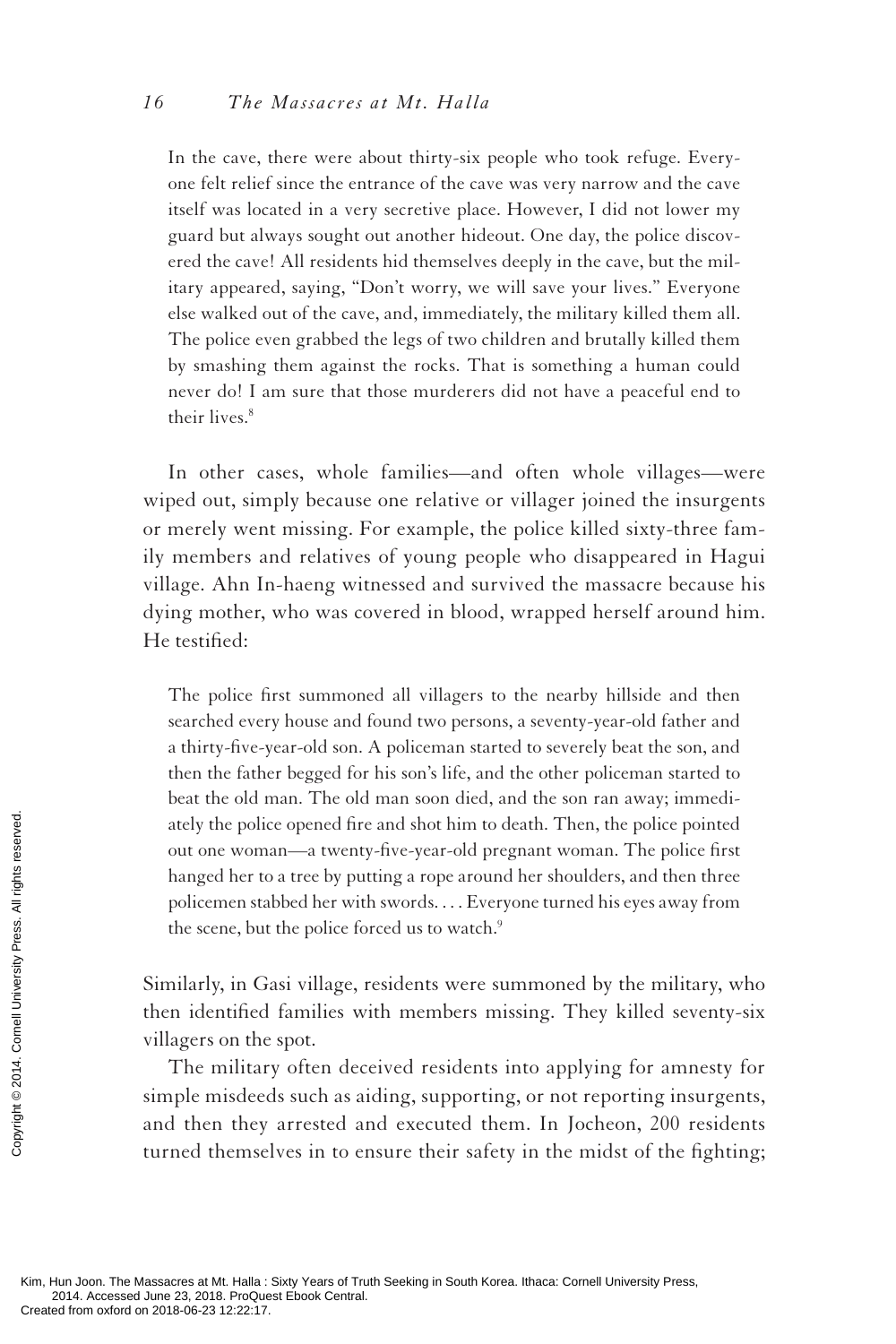150 of them were executed over the subsequent two weeks in December 1948. In many cases, the military and police disguised themselves as insurgents and lured villagers into supporting them before killing them all. In many mountain villages, the police and military had control during the day, but at night insurgents took over and killed those who cooperated. Residents were often sandwiched between the two combatant groups.

Around fifty members of the local elite, working in law, education, journalism, public office, and private firms, were detained and executed in the fall of 1948. Revenge killings were also frequent, and sometimes whole villages were targeted when counterinsurgency forces were discovered nearby. For example, on the morning of 17 January 1949, two soldiers were killed in a surprise attack by insurgents near the coastal village of Bukchon. Ten elders of the village, afraid of possible retaliation, brought the two corpses on stretchers to the military headquarters. The military



 **Figure 3 .** Residents at the foot of Mt. Halla (May 1948) (US National Archives and Records Administration)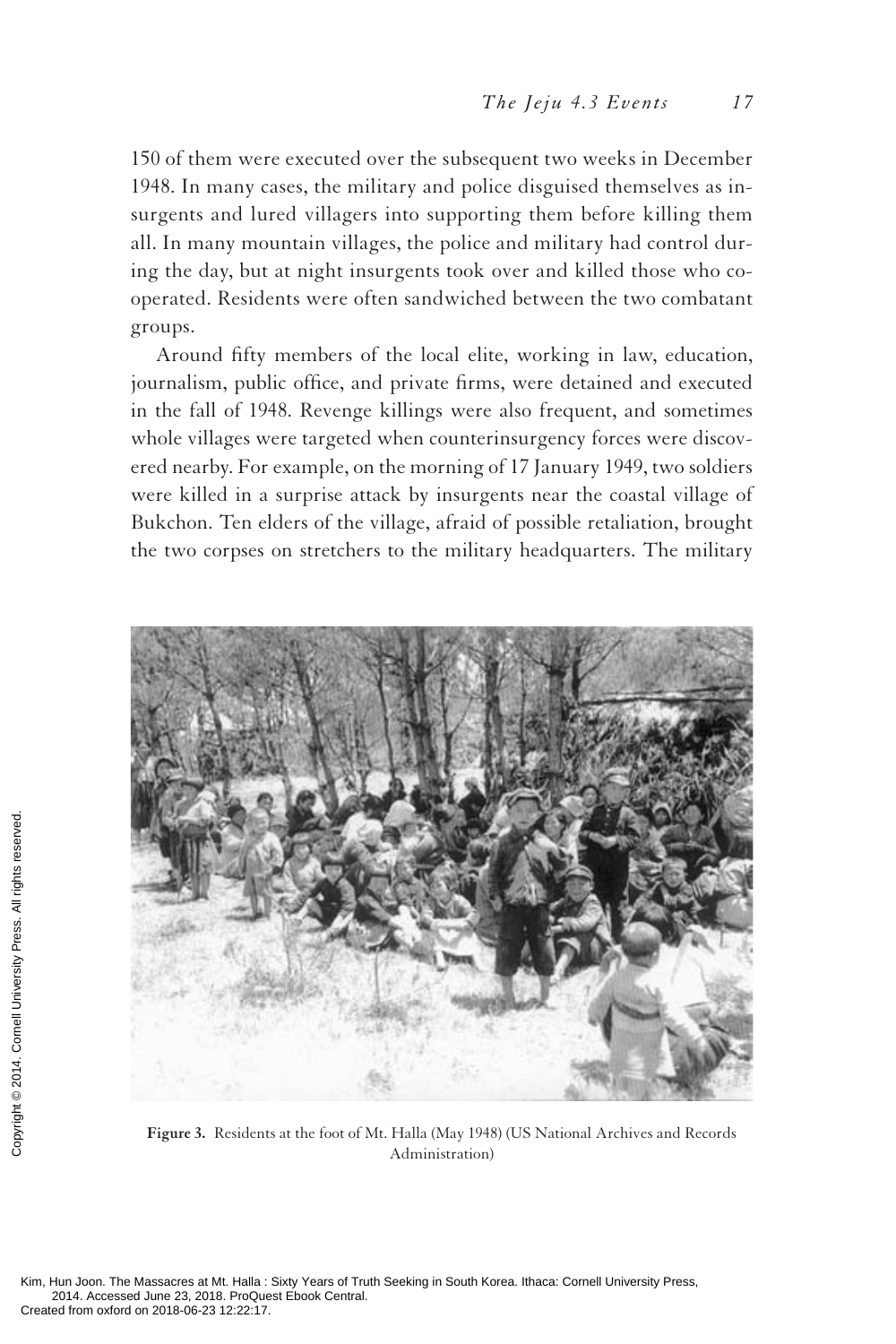executed all elders, except a close relative of one of the policemen, on the spot. By 11 a.m. the military had raided the village, driving the villagers from their houses and burning the houses down. They burned around four hundred houses, while summoning one thousand villagers, including the old and the weak, to the elementary school. For around five hours, the military searched for collaborators and informers, executing around three hundred villagers on nearby farms. They killed another one hundred villagers the following morning. Kim Byeong-seok, a policeman who witnessed the massacre as a driver of the police ambulance, testified:

 Then, the military burned all houses in Bukchon and summoned all residents to the Bukchon Elementary School. The commander of the battalion in charge first ordered the soldiers to "separate out the family members of the police and the military," and then they had a meeting with his staff in my car. Since my car was an ambulance, it had two side benches, and seven or eight officers sat at the benches. Officers suggested several ideas about how to kill the residents, and some even said, "Let's kill them all by striking them with several mortars." Then, one of them suggested, "Since there are still many soldiers who have not yet had the experience of shooting anyone to death, I think it would be good if each platoon takes their portion and then execute them by shooting." His idea was adopted, and I was frightened out of my senses.<sup>10</sup>

 This massacre at Bukchon later provided Hyun Gi-yeong with a motif for his short story "Aunt Suni" ("Suni Samchon") in 1978,<sup>11</sup> which became turning point in the campaign to start an investigation.

 The number of massacres declined dramatically after March 1949, when the insurgents were mostly defeated, but they increased again with the outbreak of the Korean War in June 1950. In order to avoid disruption and insurgency in a noncombat zone in the South, the police and military quickly arrested former Communists and anyone whom they suspected of being Communists or their supporters. They also took into custody anyone closely related to suspected Communists—spouses, siblings, or relatives. This illegal practice resulted in the detention of large numbers of civilians. From June to August, more than 1,100 suspects, including public servants, teachers, students, and housewives, were held in preventive detention centers. In late July most detainees were taken from the detention centers; they were never seen again. The families of the victims still do not Exercise turning point in<br>
The numbe<br>
when the insur<br>
the outbreak of<br>
and insurgency<br>
quickly arrested<br>
being Commun<br>
one closely rela<br>
tives. This illeg<br>
civilians. From<br>
servants, teach<br>
tention centers; they we<br>
center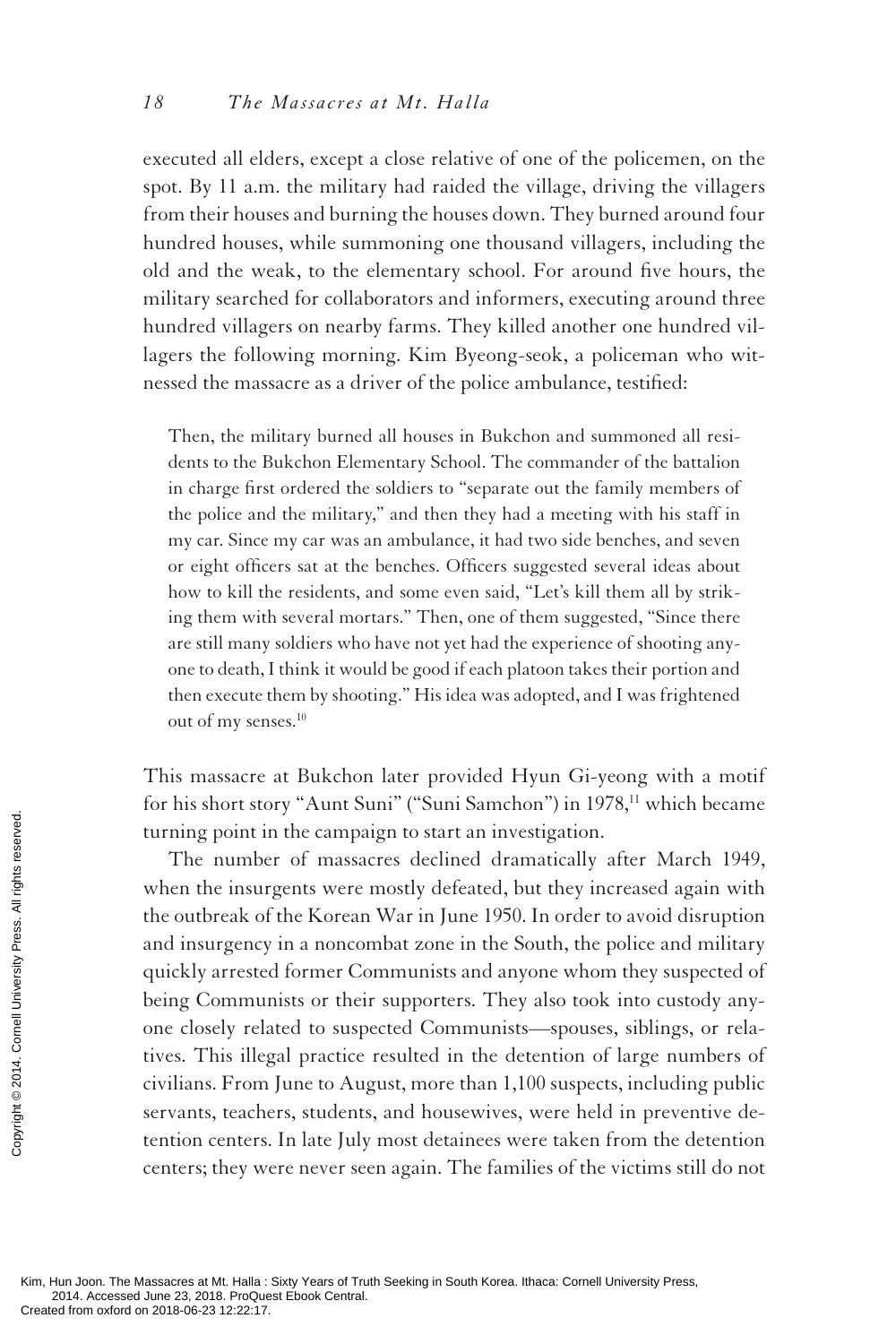know when and where they were executed. The testimonies of survivors and witnesses indicate that about five hundred victims were buried at sea near the port of Jeju, several hundred were shot dead and buried near the airport, and a couple of hundred were killed in a cave that had been used as an ammunition depot during the colonial period. However, there was one exception. Detainees who were under the supervision of the Seongsan police station survived, mainly because Chief Mun Hyeong-sun resisted the order to execute them all.

 Mass arrests and civilian killings during the early phase of the Korean War were not confined to Jeju but were a nationwide practice. Within a three-month period, at least 300,000 people were detained and subsequently disappeared nationwide. In addition, immediately after the war, prison inmates were executed, and around 2,500 people who had been imprisoned in connection with the Jeju 4.3 events also disappeared. Most of these inmates were the victims of harsh suppression by the military operation that



Figure 4. Detainee camp at the Jeju Agricultural School (November 1948) (US National Archives and Records Administration)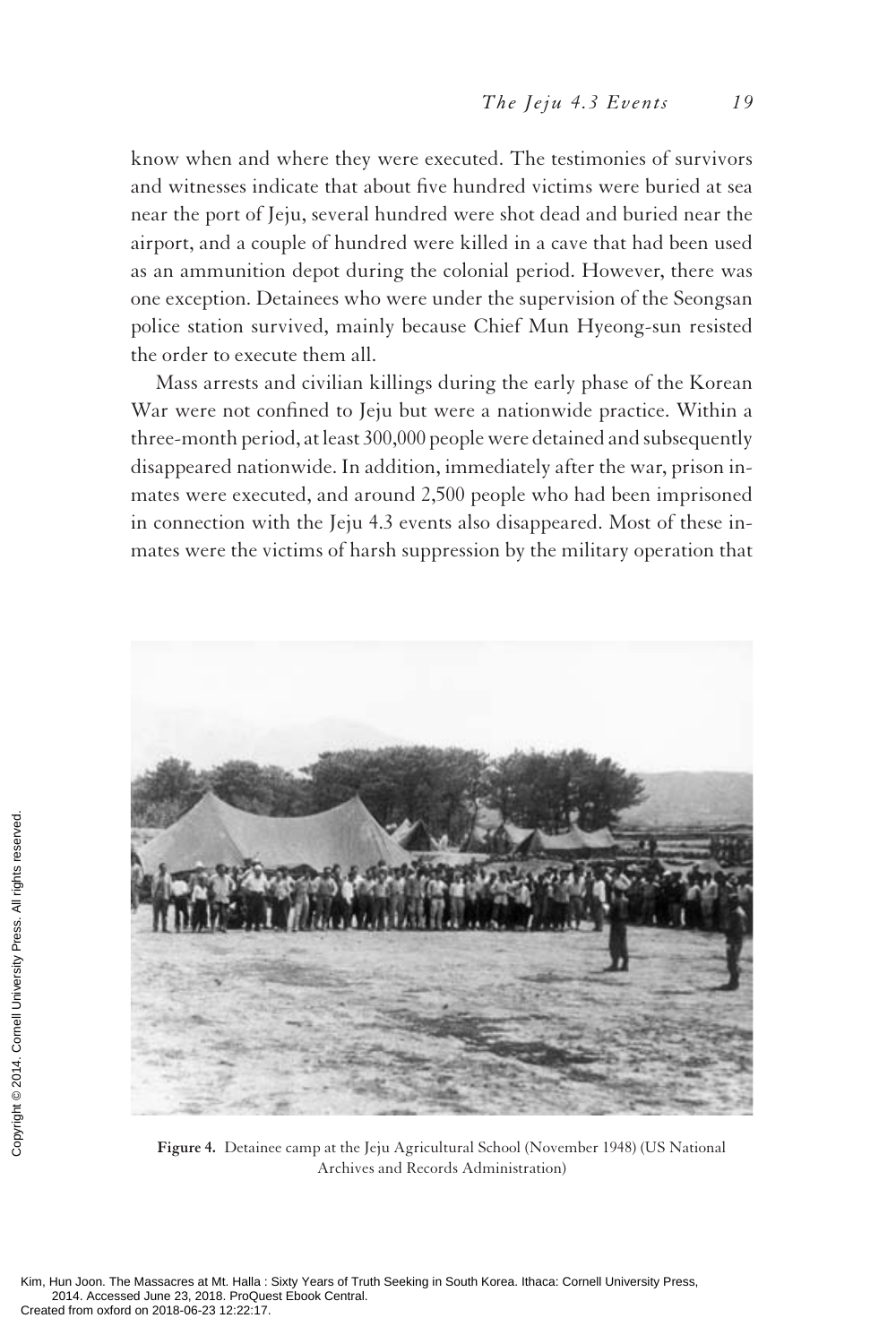included sweeping arrests and detention of residents in the mountain villages. Only 200 of those imprisoned were convicted in civilian courts; the remainder was convicted by court-martial, which was widely suspected of lacking objectivity and ignoring due process. Among those who were tried by court-martial, 350 were sentenced to death and were immediately and secretly executed and buried. The trial process was summarily concluded within two weeks. Judging by the simple fact that 871 people were convicted at twelve public trials in 1948 and a further 1,659 were convicted at 10 trials in 1949, it is highly doubtful that these court-martials followed due process. In addition, according to witness accounts, torture was widely used to extract confessions—in most cases, false—which were later used to justify convictions and executions.

 Why did these gruesome atrocities against thirty thousand islanders occur? In order to understand the nature of the civilian massacres and surrounding debates, I start with the historical background of South Korea between 1945 and 1948, and then provide details of the armed uprising and counterinsurgency operations in Jeju. After democratization in South Korea various analysts and commentators in the fields of history, sociology, and political science tried to explain the Jeju 4.3 events. Most important are the key findings of the Jeju Commission and its final report, which as of 2013 has not been translated into English.

## **Historical Background**

 The modern history of South Korea started in 1945 with the country's liberation from thirty-five years of repressive Japanese colonial rule. Although the Japanese authorities pursued a conciliatory policy known as "culture rule" between 1920 and 1930, through most of the period the colonial authorities relied on coercion, terror, and surveillance to govern the Korean peninsula. 12 With the outbreak of the second Sino-Japanese War in 1937, the colonial authorities adopted an assimilation policy aimed at erasing Korean national identity and incorporating Koreans as second-class citizens of the Japanese polity. During this period, the colonial authorities effectively used many Korean collaborators from different walks of life to induce voluntary submission to their rule and suppressed all indigenous and independence movements. Korea also became a key source of The modern h<br>
liberation from<br>
though the Jap<br>
"culture rule" l<br>
"culture rule" l<br>
lonial authoriti<br>
"Lonial authoritical<br>
"Lonial authoritical<br>
1937, the coloni<br>
ing Korean na<br>
citizens of the<br>
ties effectively<br>
life to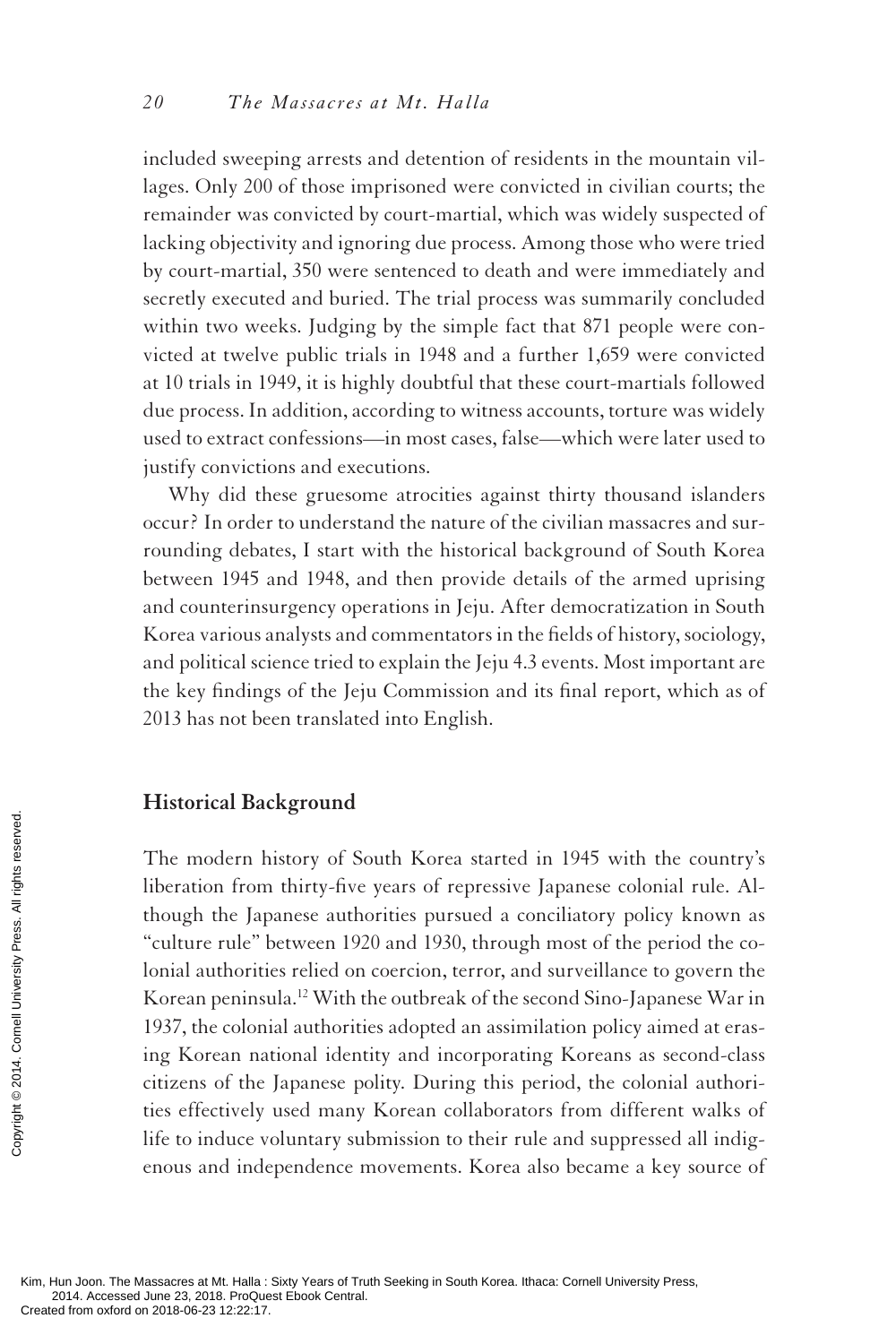manpower and resources for the Japanese military and industry during the Second World War. Some 140,000 Korean men and women were victims of forced labor, and thousands of women were forced to work as sex slaves, or "comfort women," for the Japanese military. This all came to a sudden end, however, when the Japanese emperor surrendered to the Allied Forces on 15 August 1945. The liberation came suddenly. According to Gregory Henderson, who pioneered the study of modern and contemporary Korean history, it "burst like a bombshell into the Korean world." 13

 Korean history between 1945 and 1948 was marked by a brief moment of enthusiasm for the new and unified Korean state, as well as by US and USSR military occupation, conflict and power politics between the left and right, terrorism and assassination, riots and revolutions, a failed attempt to reestablish a unified government on the Korean peninsula, and the creation of separate governments in the North and South. The Jeju 4.3 events, counterinsurgency actions, and civilian massacres all occurred within the context of this series of critical political events. In order to understand the political dynamic of this three-year period, we first need to examine the role of the US occupation forces, which later set up the military government and heavily influenced both the political and socioeconomic structure in South Korea.

 Partly because independence movements had been sharply divided along ideological lines and partly because liberation came unexpectedly, there was no single group that could exert power and authority, concentrate political forces, and represent Koreans in the international community. Although the Korean Provisional Government, led by President Kim Gu, existed in Chungking, China, there were no iconic political figures who could unite the various political factions on the Korean peninsula.<sup>14</sup> At the time of the Japanese surrender, most independence movements were based in China and the United States. Japanese authorities, despite their police and military forces, fearing for their own loss of lives and property, approached the Korean leaders for protection. As a result, an interim authority, the Committee for the Preparation of Korean Independence (which later declared itself to be the Korean People's Republic) was set up and led by Yeo Un-hyeong and Ahn Jae-hong to maintain law and order until the establishment of a new Korean state or, at least, until the arrival of the Korean Provisional Government from Chungking. However, the interim authority officially lasted a mere twenty days until the arrival From the set of the control of the correlation of the correlation of the correlation of their police and restrictly, approached authority, the C (which later decorpy and led by Y order until the ess rival of the Kore the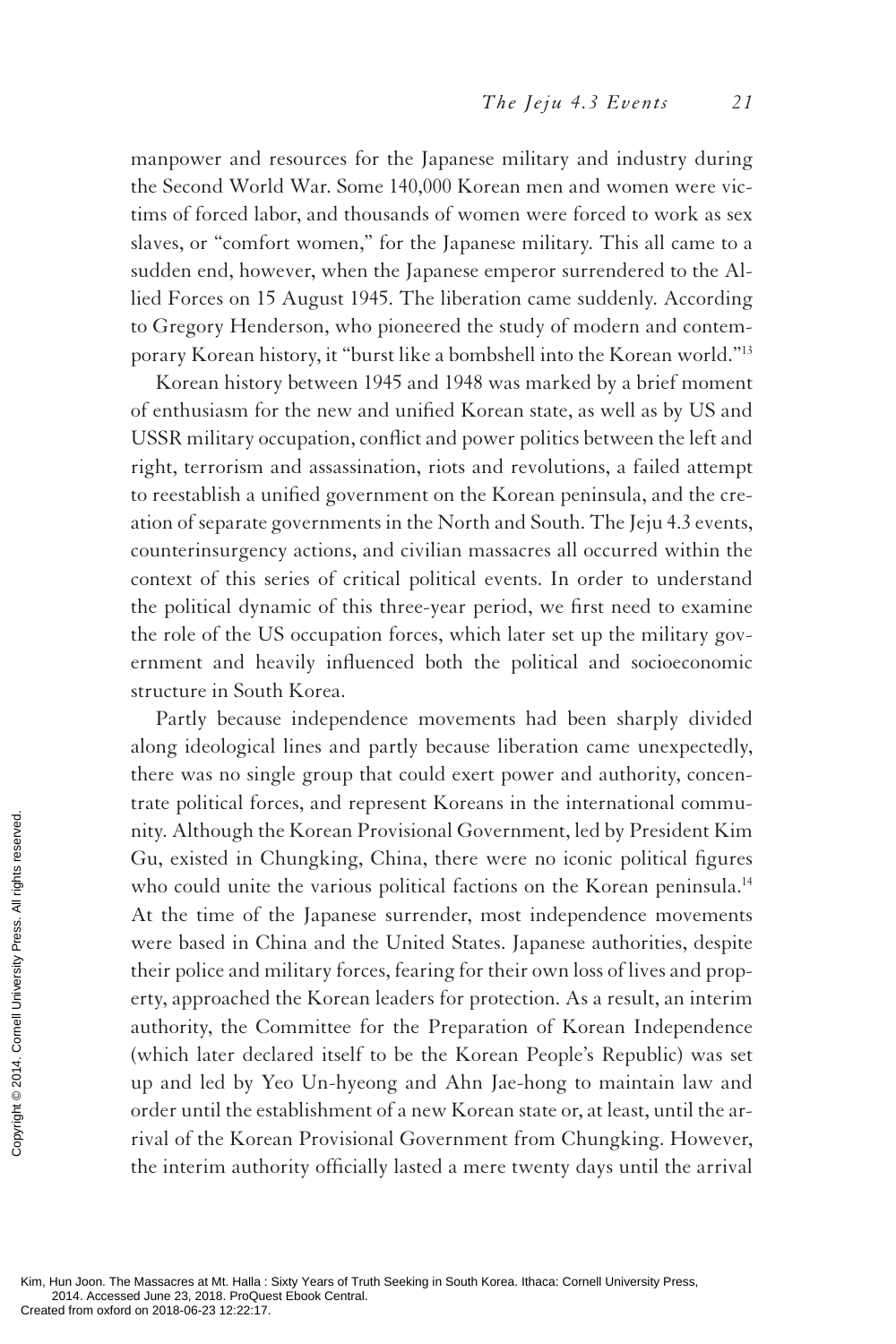of the US Army on 7 September 1945. The US Army then established a US military government and declared it the only legitimate power. This government ruled the peninsula until the establishment of the Republic of Korea in August 1948.

 However, the US occupation forces operated within a highly complex web of domestic social and political interests. In December 1945, five major political groups existed in South Korea, encompassing the full ideological spectrum and heavily dependent on personal leadership. According to Sim Ji-yeon, a prominent scholar of Korean party politics, the following major political parties existed in South Korea in 1945: the South Korean Labor Party (led by Park Heon-yeong), the Korean People's Party (Yeo Un-hyeong), the Korean Nationalist Party (Ahn Jae-hong), the Korean Independence Party (Kim Gu), and the Korean Democratic Party (Rhee Syng-man).<sup>15</sup> These parties were often identified by their ideological platforms and their positions on four highly controversial issues: collaboration, the Cold War divide, land reform, and form of democracy.<sup>16</sup> The rightist groups tended to be more generous toward those who were considered to have been collaborators and traitors during Japanese colonial rule, whereas the leftist groups took a harsher approach. The rightists were pro- American and anti-Soviet, whereas the leftists took the opposite view. The rightists were reluctant to carry out major land reforms, whereas the leftists actively supported such measures. The rightists pursued liberal democracy, whereas the leftists favored social democracy. In addition, the rightists opposed the indigenous nation-building efforts of the Korean People's Republic, whereas the leftists either actively participated in it or supported it.

 After liberation, South Korean society leaned toward change, reform, and revolution, and leftist groups had widespread public support.<sup>17</sup> The leftism at this time was "almost synonymous with opposition to Japan and it made the Korean masses highly sympathetic to the left."<sup>18</sup> In contrast to the rightist groups that had collaborated, hidden, or fled under colonial rule, the leftist groups were sincerely admired by many for their unflagging underground resistance. However, this all changed with the political struggle over the Moscow Agreement of January 1946. In Moscow, foreign ministers of the United States, the Soviet Union, and Great Britain agreed to set up a joint commission to assist the formation of a provisional democratic and unified government in Korea. The news reached Korea Exercise the Korean Pece pated in it or su<br>
After liberal<br>
and revolution<br>
leftism at this ti<br>
it made the Ko<br>
the rightist gro<br>
rule, the leftist<br>
ging undergrou<br>
struggle over t<br>
eign ministers<br>
agreed to set up<br>
democra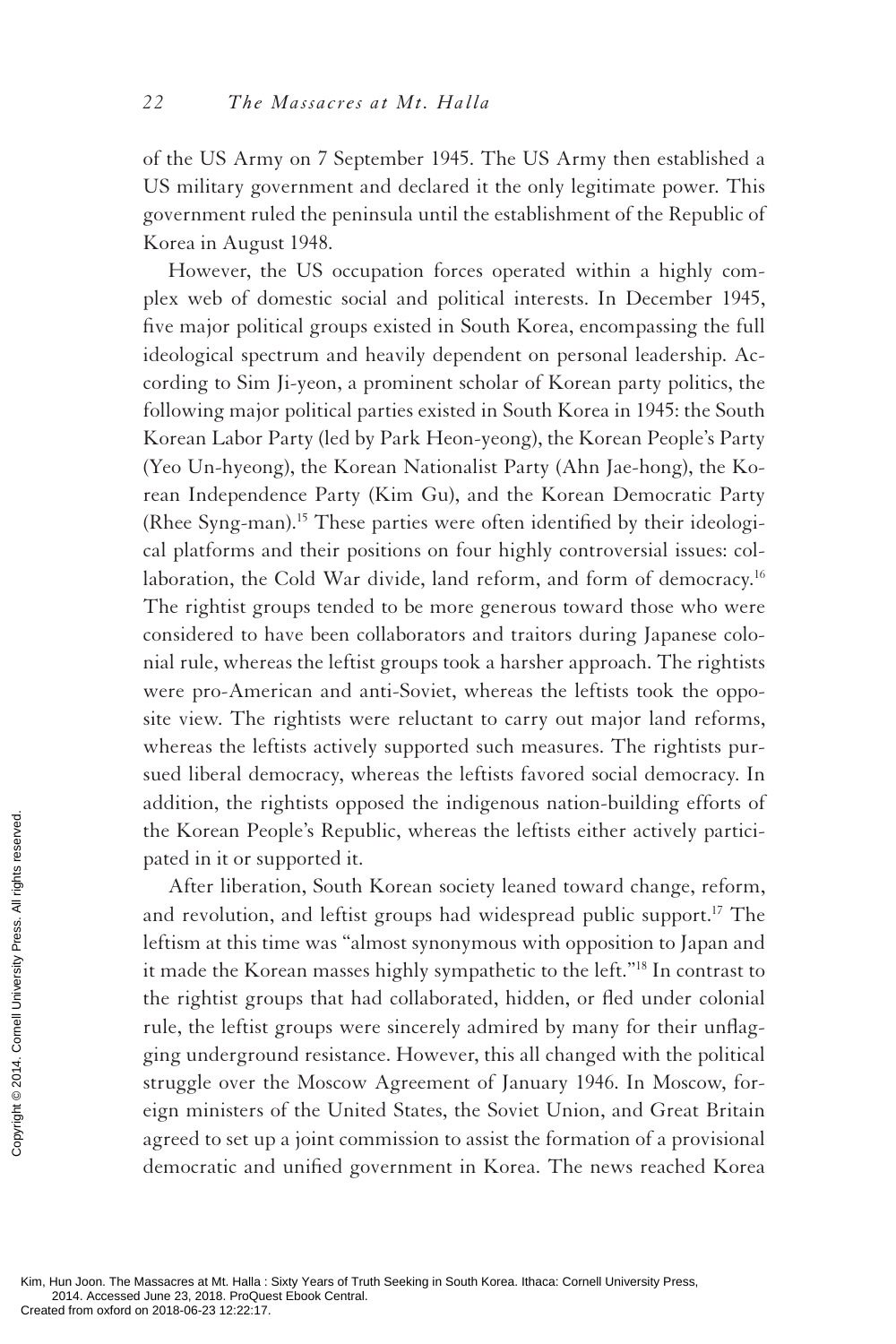through an exclusive news report that solely stressed the possibility of a four-power trusteeship, including China, for a period of up to five years before the creation of a Korean government. The public was outraged since they perceived trusteeship as another form of colonialism. Rightist groups seized the initiative to mobilize public opposition and strengthen their weak popular base.

 The leftists also initially opposed the agreement, but later changed their position and supported it, arguing that the newspaper report was biased and that the trusteeship was not only different from colonialism but was also a necessary step toward the creation of a unified government. The difference between the Right and Left was clear: the leftists supported the Moscow Agreement in *totality* , focusing on the creation of a unified government in the Korean peninsula, while the rightists opposed the *trusteeship*, which they perceived as an extension of rule by foreign powers. The Moscow Agreement created a deep chasm between rightists and leftists, and represented a significant shift in the country's political topography in that public support for the leftist groups declined dramatically after it.<sup>19</sup>

 Eventually, two political groups—one at each ideological extreme remained at the center of South Korean politics. On the extreme left was the South Korean Labor Party, led by Park Heon-yeong; at the opposite end of the spectrum, Rhee Syng-man and the Korean Democratic Party formed a strong coalition based on their interest in maintaining the political and economic status quo.<sup>20</sup> Although moderate leaders were greatly respected by the public, they failed to create political infrastructure and popular support bases such as newspapers, schools, patrons, and organized loyalty, and they could not survive the violent political upheaval.<sup>21</sup> For instance, Yeo Un-hyeong and Kim Gu were assassinated by extremists, and many moderate socialists such as Kim Weon-bong fled to the North.

 The US occupation forces operated within this bipolar political context. Between 1945 and 1948, the US military government pursued three major policies: first, suppressing grassroots state-building efforts, reviving the colonial state apparatus and filling it with former colonial officials; second, banning the Communist Party and suppressing progressive social movements; and third, favoring rightist groups in the course of pursuing important socioeconomic policies such as the redistribution of vested land and industries. 22 Example 1<br>
Expected by the<br>
popular support<br>
loyalty, and they<br>
stance, Yeo Un-1<br>
many moderate errors<br>
(The US occurries: fill<br>
the Colonial statt<br>
second, banning<br>
movements; and<br>
movements; and<br>
important socioe<br>
and i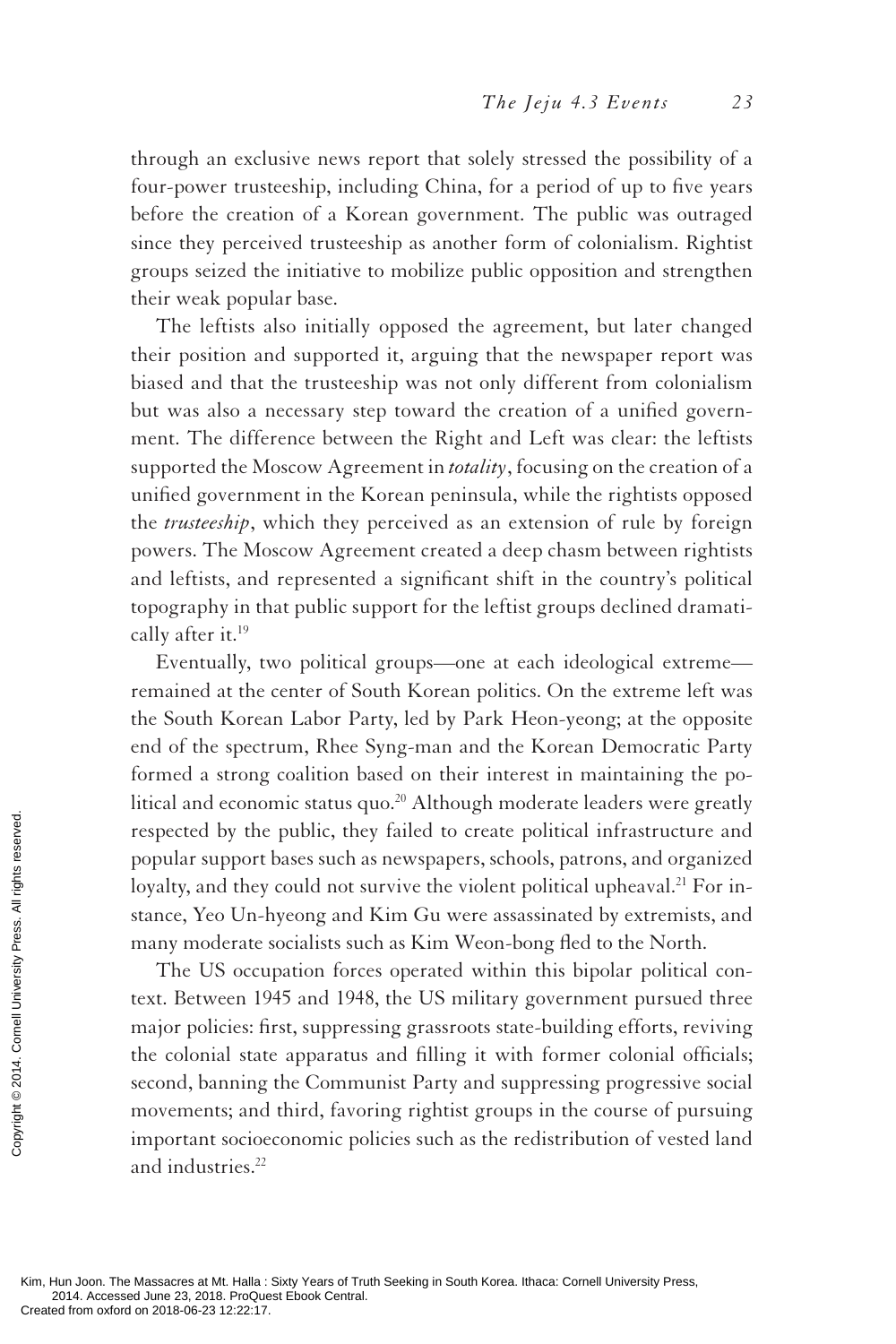The US military government declared grassroots state-building efforts illegal and dissolved the local councils that had been created across the country under the Korean People's Republic.<sup>23</sup> This was a big shock to the South Korean population, since the interim authority and the local councils, known as people's committees, "had come far closer to legitimacy than any other groups" and had control in most rural areas.<sup>24</sup> The military government retained the three most hated institutions of the colonial state—the police, the military, and the judicial system—and staffed them with former colonial officials, mainly for the purpose of administrative expediency. During the colonial period, the public saw the police as the most visible and oppressive agency in the country, and Koreans in the colonial police had been viewed as traitors. Nevertheless, the military government reemployed 85 percent of the former colonial policemen, which proved to be a grave mistake. In addition, the privileged colonial elite filled most positions in the administration, including the key posts. 25

 Second, the anti-Communist policy of the US military government became official in May 1946 when the US authority smashed counterfeiting rings in which sixteen Communists had allegedly been involved. Three days later, publication of all leftist newspapers was suspended, and arrest warrants were issued for Communist Party officials, including the leader, Park Heon-yeong. The hostility between the Communist Party and occupation forces climaxed as Park ordered a "new strategy" in 1946, which is summarized by the motto "offense by way of self-defense."

 The US military government had two main socioeconomic resources: the vested properties of the Japanese and US foreign aid.<sup>26</sup> The military government, which already controlled foreign aid, eventually gained control of the vested properties, which constituted 80 percent of real estate and industrial property.<sup>27</sup> The key posts administering these economic resources were held by the rightist groups, who used them to bolster their political influence. The military government ignored popular demands for revolutionary land reform for some time, and the belated land reform was a huge disappointment, as only a quarter of all arable land was redistributed. The failure of land reform resulted in part from pressure from the rightist landlord class in the Korean Democratic Party but also from simple incompetence and poor planning.<sup>28</sup> Fraction or  $\frac{1}{20}$  and industrial properties and industrial proverties and industrial proverties and industrial proverties are the political influer for revolutiona was a huge disactributed. The fight of the right of

 The military government's rice policy was another cause of nationwide frustration. The US forces first abolished the Japanese-style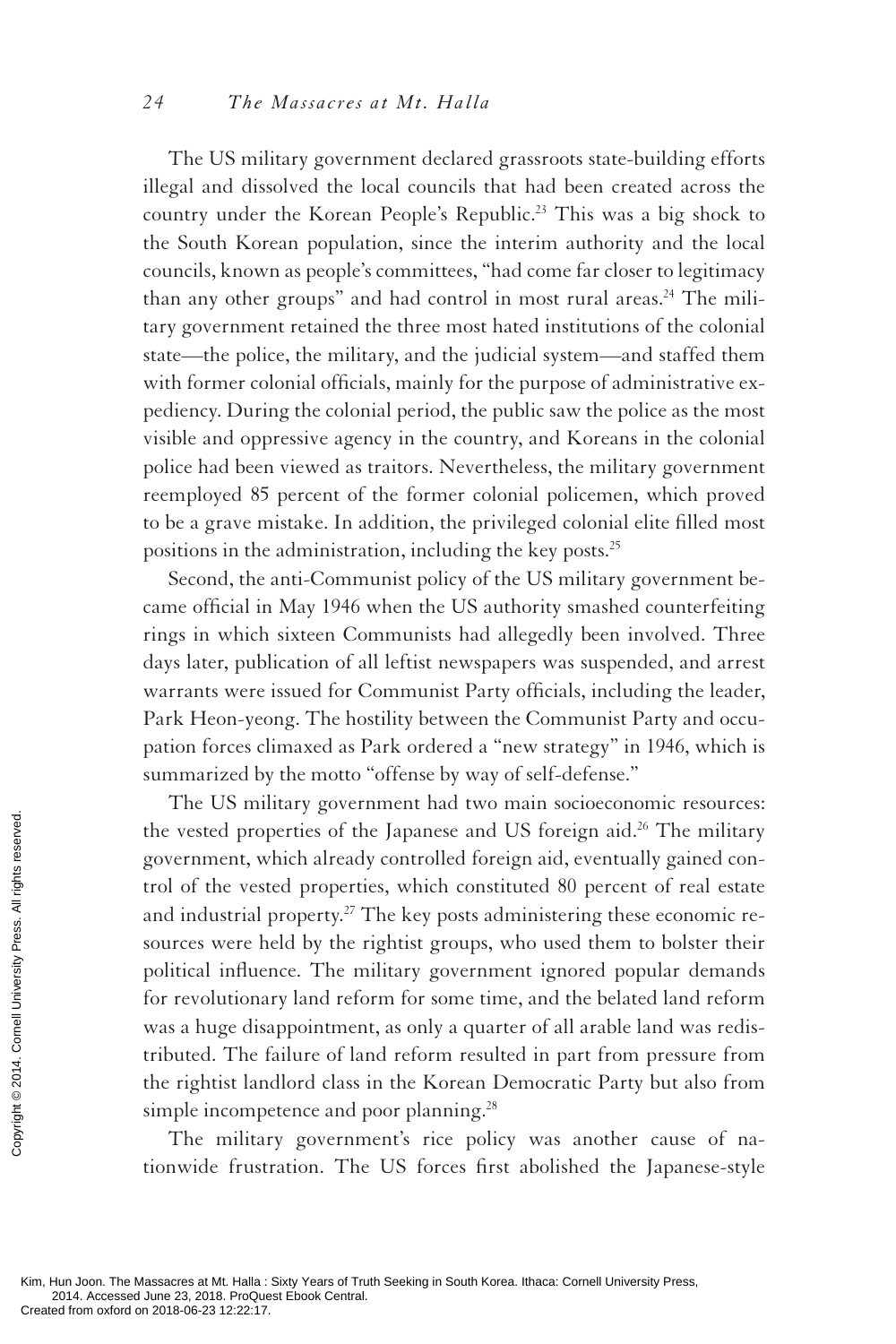rationing system, and this caused the price of rice to skyrocket. Within three months, the military government had reinstated the previous rice collection and distribution policy, which again met with strong resistance from the public.

 In general, the military government's policies empowered the rightist political forces and suppressed the leftist groups. Even in 1946, Bertram Sarafan, an officer who served in the military government, pointed out that the military government had "adopted a position of 'neutrality' but it was no secret that it favored the right and was anxious for the parties of the right to acquire strong popular support."<sup>29</sup> These policies had two major consequences that created the preconditions for the Jeju 4.3 events: first, the failure of the implementation of the Moscow Agreement, and, second, nationwide popular uprisings.

 In line with the Moscow Agreement, US-USSR joint commission meetings took place in March and May 1946 to discuss the process for creating a unified Korean government. The US and Soviet occupation forces, however, were unable to reach an agreement on selecting political parties and civil society organizations to be invited to the conference. In a growing global confrontation, both the United States and the Soviet Union wanted the new state in the Korean peninsula to follow its own model.<sup>30</sup> For instance, of the twenty parties and organizations that the US military government proposed, only three were leftist groups; and the opposite was the case for the Soviets. The talks reached a deadlock in May 1946, and in June Rhee Syng-man became the first South Korea politician to publicly raise the possibility of creating a separate government. On the failure of the joint commission, the United States transferred the Korean issue to the UN, and, as a result, UN-monitored elections were scheduled to be held on 10 May 1948. The obstruction of the UN election process, which would provide justification for the creation of separate government in the South, was one of the key goals of the Communist insurgents in Jeju.

 Nationwide protests against the major policies of the military government occurred in 1946 with the September strike and the October protest. The September strike started, when railroad workers demanded increased wages, and soon spread to other sectors of industry such as printing and electricity. Similarly, the October protest started with a food demonstration by a couple hundred citizens in Daegu, but it soon escalated into a popular uprising in the southern provinces. The second on 2018-06-23 12:22:17.<br>
Exerces a text on 2018 1948.<br>
The September of the k<br>
Nationwide p<br>
ment occurred in<br>
The September s<br>
wages, and soon<br>
electricity. Similiation by a couple<br>
popular uprising<br>
popular u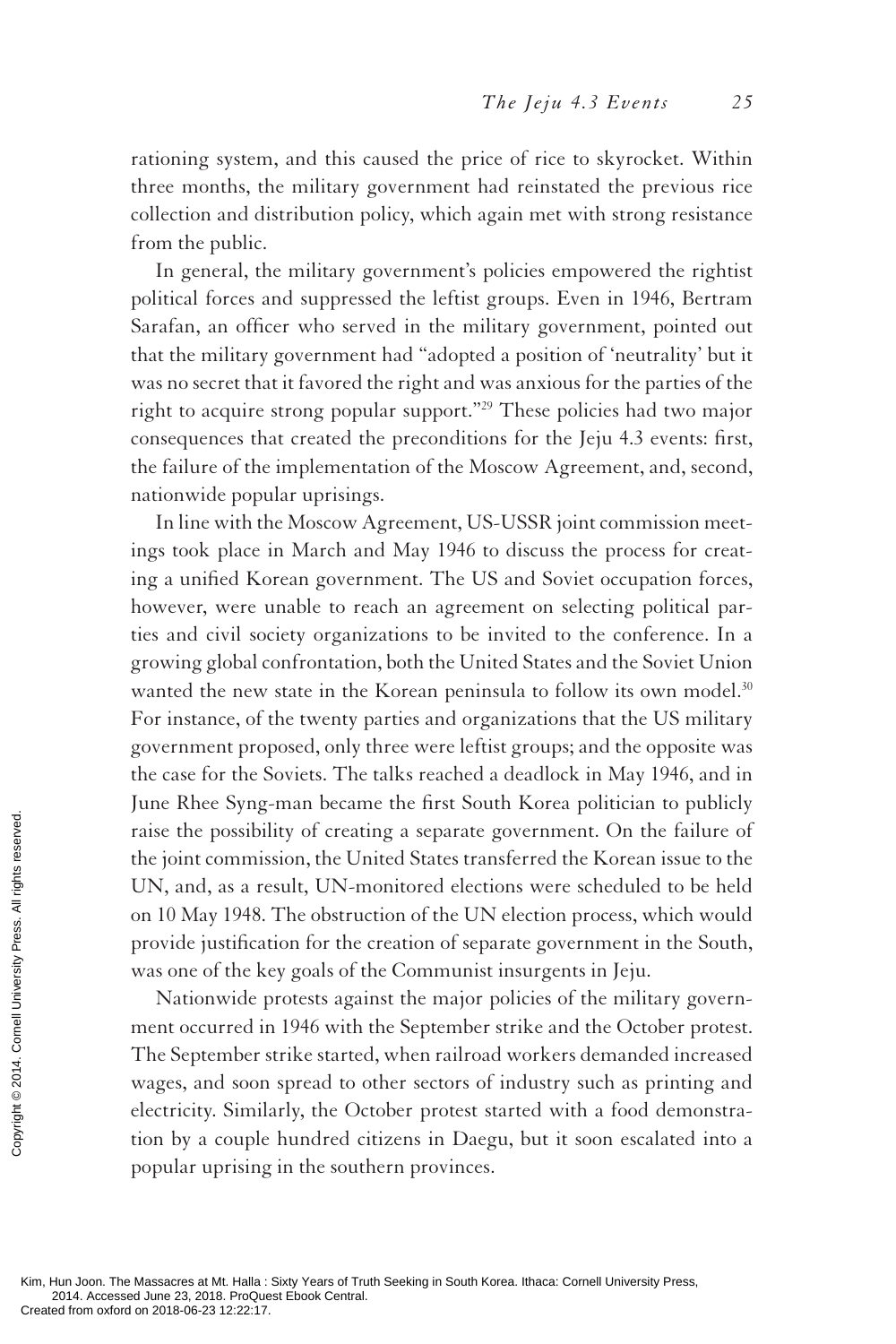Both events were uprisings of people who were deeply dissatisfied with the military government's socioeconomic policies.<sup>31</sup> At the same time, people's frustration increased with the government's policy of giving important positions to former collaborators and reappointing former police officers. Not only former policemen in the South but also those who fled from the North, with a clear record of collaboration, had been accepted into the police force.<sup>32</sup> It was no coincidence that, in many parts of the country, former police officers were major targets of the violence. The military government suppressed these uprisings, using the police, the military, and rightist youth groups, and, in consequence, they successfully quashed the popular uprisings. Furthermore, the occupation forces, firmly believing that these uprisings were subversive acts based on Communist ideology, began a crackdown on all leftist organizations and social movements. Although Jeju did not participate in the uprisings, the widespread uprising and an increased antagonism against the military government certainly left a deep imprint on the islanders.

 Furthermore, starting in 1947, the international environment made the occupation forces strengthen their support for anti-Communist and rightist political groups in South Korea. The US foreign policy of containment was finally institutionalized as the Truman Doctrine in March 1947, and the Marshall Plan was declared in June 1947. Moreover, by the end of the year, the prospect of a civil war between the Kuomintang government and the Chinese Communist Party went against the desires of the United States. At the same time, the US burden for funding the Greek-Turkey aid program increased as Great Britain withdrew from the plan. This made it extremely difficult for President Truman to ask Congress for money for an extension of the US military in South Korea. The United States made the decision to withdraw from South Korea, and a strong anti-Communist government in place in South Korea was a critical prerequisite for the withdrawal. All these domestic and international contexts pushed the occupation forces to create a bulwark against Communism in South Korea.<sup>33</sup> From oxford on 2018-06-23 12:22:17.<br>
Extremely different in the decision to be government in withdrawal. All cupation forces<br>
Separation forces<br>
Estated from oxford on 2018-06-23 12:22:17.<br>
Created from oxford on 2018-06-

#### **The Jeju 4.3 Events**

 Jeju is the largest island in South Korea, located in the southernmost part of the country. It is a volcanic island dominated by Mt. Halla, which is the

Kim, Hun Joon. The Massacres at Mt. Halla : Sixty Years of Truth Seeking in South Korea. Ithaca: Cornell University Press, 2014. Accessed June 23, 2018. ProQuest Ebook Central.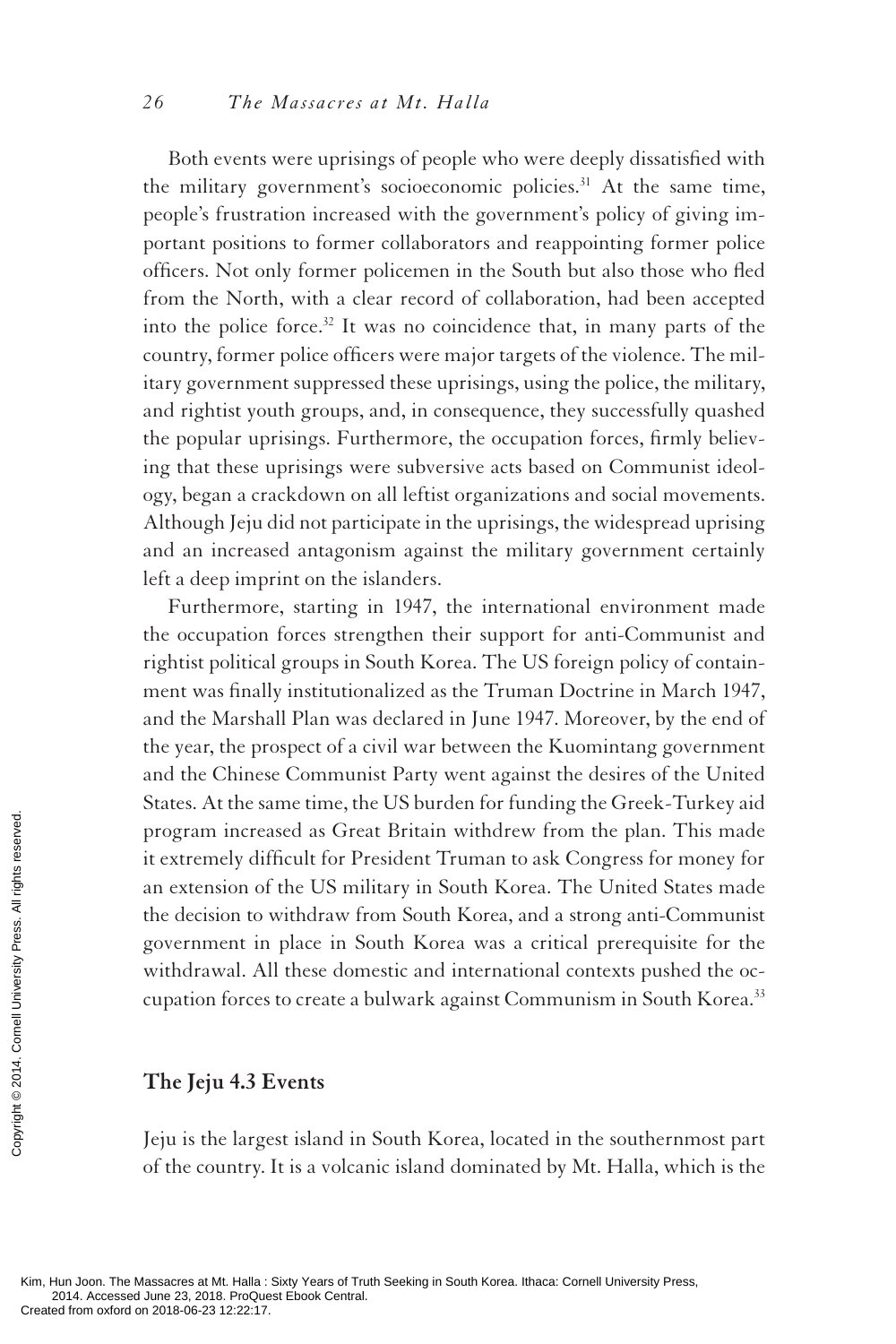highest mountain (6,398 ft.) in South Korea. Due to its location and the presence of Mt. Halla, Jeju was considered a secluded, isolated, and mysterious island. For a long time, Jeju had been a place where government offi cials exiled from Seoul were sent. Jeju is equidistant from Japan and China and is considered a place of strategic importance in Northeast Asia. During the Second World War, both Japan and the Allied Forces saw Jeju as an important location for ensuring victory in the war. During colonial rule, Japan fortified the entire island and built three military air bases there, and the United States also considered building a naval base on the island in the 1950s. With the beginning of the Pacific War in 1941, the Japanese turned Mt. Halla into "a labyrinth of fortifications in preparation for an American attack."<sup>34</sup>

 With the launch of a passenger boat service between Jeju and Osaka, Japan, in 1918, people from Jeju were able to work, trade, and study in Japan. Naturally, Japanese culture and products were easily imported to the island because of its location. Many Koreans returned from Japan after liberation, and Jeju recorded the highest rate of population mobility of all South Korean provinces. The estimated population of Jeju before 1945 was 220,000, but it reached 280,000 after 1946. Many returnees had received higher education in Japan, and this created a strong desire for education infrastructure in Jeju. Schools and local newspapers were founded earlier in Jeju than in other provinces. Furthermore, returnees had a higher level of national or class consciousness because many had experienced discrimination during their time in Japan. Within this social and cultural context, members of the local elite actively participated in the nationwide statebuilding effort. The Jeju People's Committee, chaired by Oh Dae-jin, was set up on 10 September 1945, with one hundred representatives representing every town and county.

 In contrast to the situation in Seoul, the Jeju local council remained in place for around a year, representing the local population and working with the local branch of the US military government, especially in maintaining public order.<sup>35</sup> However, as with provinces on the mainland, frustration with the major policies of the occupation forces grew over time. A couple of factors exacerbated the situation in Jeju. First, despite opposition from the local elites and the public, Jeju Island, which had long been a subordinate administrative unit of South Jeolla Province, acquired independent provincial status in August 1946. As a result, three key changes Exercise<br>
Exercise the building effort. The set up on 10 Sept<br>
ing every town a<br>
In contrast to<br>
place for arounce<br>
with the local br<br>
taining public or<br>
tration with the couple of factors<br>
from the local exerved.<br>
Exerge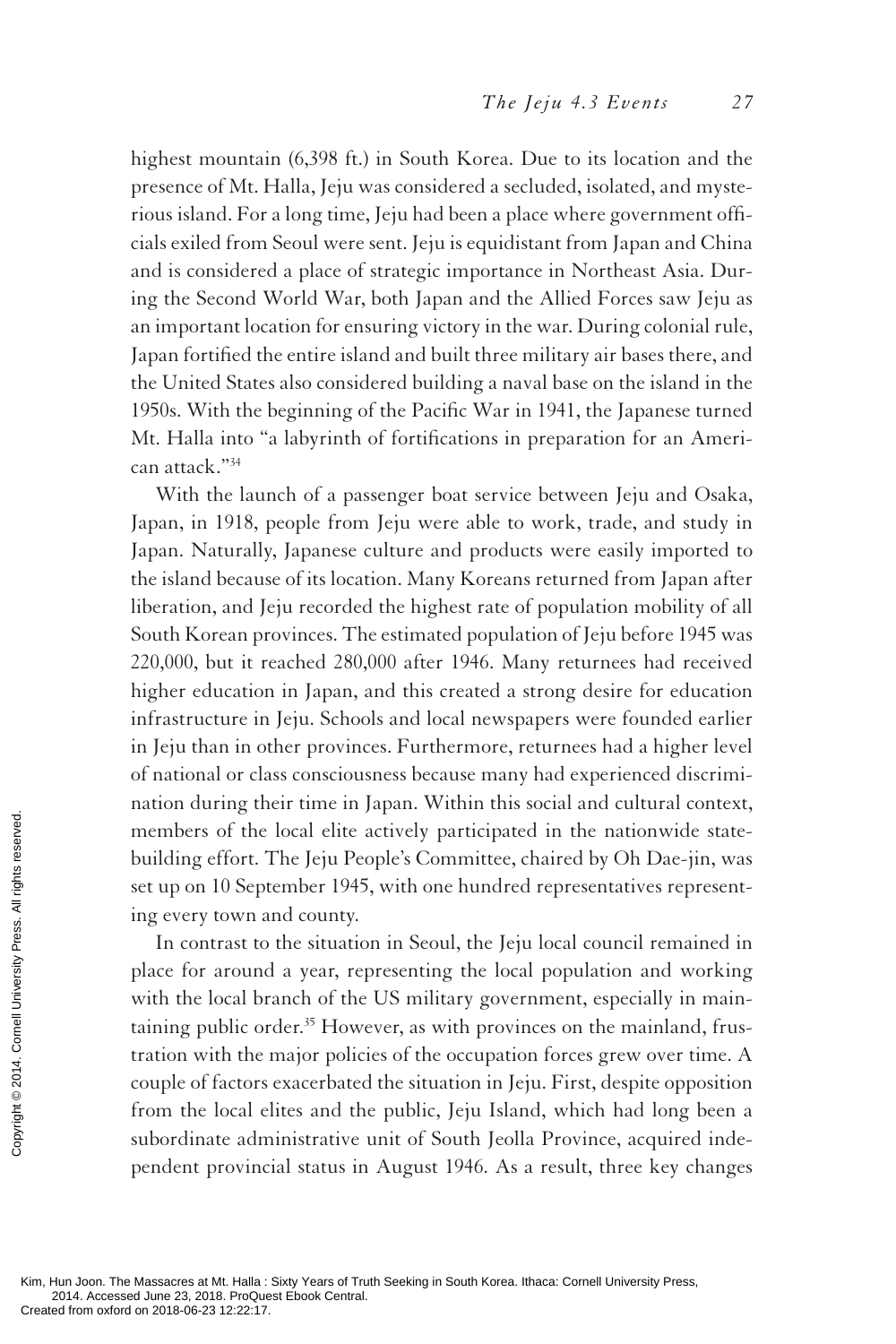occurred that stirred complaints from local residents: the amount of tax the new province needed to collect increased; the local administration and police numbers expanded significantly; and regimental forces of the army were stationed there. By 1948 the local police numbered five hundred, five times the number in 1945, and an additional four hundred army troops had arrived on the island. Second, Jeju's economy was deteriorating, mainly because the trading relationship with Japan that had sustained the local economy had been severed. Overseas workers had to return home, and their remittances discontinued.<sup>36</sup> Then there was a widespread cholera epidemic on the island in the summer of 1946. In addition, staple crops such as barley, millet, and sweet potato failed that year.

 The underlying political and socioeconomic tension erupted on 1 March 1947 when leftist groups organized a rally to commemorate the twentyeighth anniversary of the 3.1 Independence Movement of 1919.<sup>37</sup> As a precaution, one hundred police reinforcements arrived from the mainland in late February. A ceremony that the local authorities had authorized began at 11a.m., attended by a crowd of around twenty-five thousand. At around 2 p.m., an unauthorized street demonstration was initiated. After about fortyfive minutes, when demonstrators had already passed the city center where the police station was located, a six-year-old child among the spectators was hit by a mounted policeman, who then rode off. Enraged spectators pursued the policeman, who was retreating to the police station. The police opened fire on the pursuers, severely injuring eight people and killing six, including a fifteen-year-old student and a twenty-one-year-old mother nursing a baby.

 The local police were quick to justify the shootings as necessary selfdefense. However, public sentiment had already turned against the police, and even Governor Park Gyeong-hun admitted that the demonstrators had already passed the police station and the victims had all been spectators. In response, the local branch of the Communist Party organized a general strike; the result was an unprecedented province-wide strike in Jeju that began on 10 March 1947. Not only factory and office workers, teachers, and students in the private sector, but many in the public sector, including workers in provincial administration offices and most county and township offices, actively participated in the strike. Notably, even police officers participated in the strike, and, as a result, sixty-six officers were dismissed from the force. In all, around forty thousand local people from 166 organizations participated in the strike, which gives some indication of the provincial consensus surrounding the unjustifiable police shootings. The local point of the local point of the cornell of the state of the state of the state of the provincial rights reserved.<br>
Exerce the state of the provincial rights reserved. The mass reserved from the press. All rights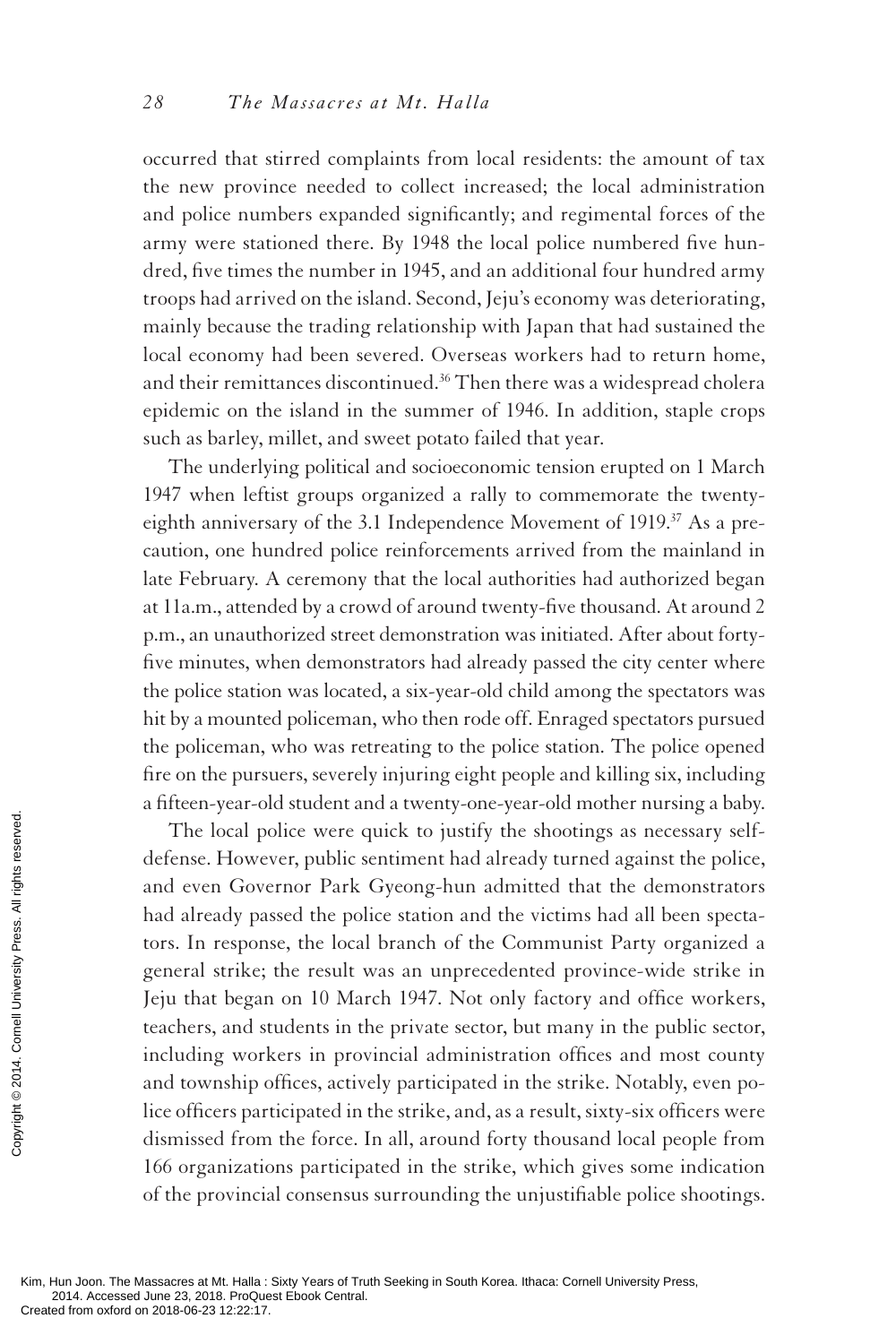

Figure 5. Policeman guarding the Jeju Police Station (May 1948) (US National Archives and Records Administration)

There were several subsequent small-scale conflicts between the police reinforcements and rightist youth groups, on the one hand, and the people of Jeju, on the other, such as those in Udo and Jungmun in March, Jongdal in June, and Bukchon in August.<sup>38</sup> Hostility toward the police forces from the mainland was certainly ignited by the shooting incident in March, but traditional enmity between the islanders and mainlanders fuelled the discontent. The proportion of mainlanders on the local police force had increased rapidly, and the shooting incident itself had involved police from the mainland. Traditionally, islanders distanced themselves from mainlanders;<sup>39</sup> the police from the mainland, in turn, had a negative stereotype of the islanders as unruly people, since six rebellions took place on the island during the nineteenth century.<sup>40</sup> To make matters worse, a new extreme rightist governor, Yu Hae-jin, took office in April 1947, and two local rightist youth groups—the Korean National Youth Association and the Northwest Youth Association—were formed with the governor's support.<sup>41</sup> From the mainland of Jeju, on the origins and from the mainland but traditional endiscontent. The increased rapidly the mainland. The increased rapidly the mainland. The increased rapidly the mainland. Thanders<sup>39</sup> the po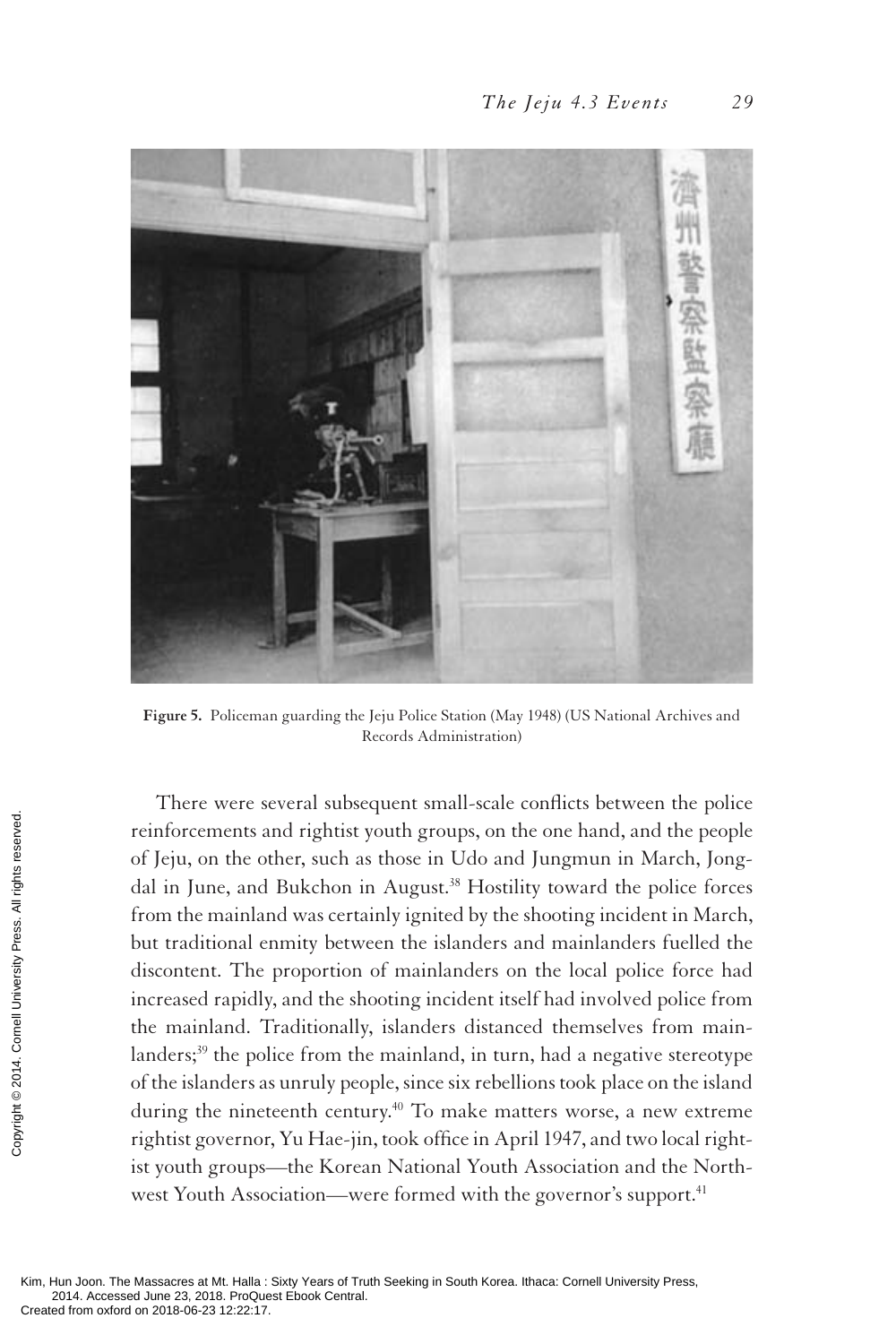## *30 The Massacres at Mt. Halla*

 Against this background, several leaders of the local Communist Party planned an armed protest against the police and rightist youth groups. At 2 a.m. on 3 April 1948, around 320 leftist insurgents, armed with twentyseven rifles, three pistols, twenty-five grenades, and seven smoke shells, but mostly with swords, clubs, and bamboo spears, attacked police substations and the offices and residences of rightist political leaders. In the leaflets they handed out to the police and local citizens, the leftist forces made it clear that they would resist if the police and rightist groups continued to suppress leftist actions; they opposed separate elections and government in South Korea; and they resisted "cannibalistic" US imperialism.<sup>42</sup> As a result, four policemen were killed, six were injured, and four remained unaccounted for; eight civilians were killed and nineteen injured; two insurgents were killed and one was captured.

 There were two facets to the initial response to the armed uprising: a hard-line policy of prompt suppression and a conciliatory policy of appeasement. The police, who were the key target of the insurgency, advocated



Figure 6. Confiscated weapons from the insurgents, including bamboo swords and axes (May 1948) (US National Archives and Records Administration)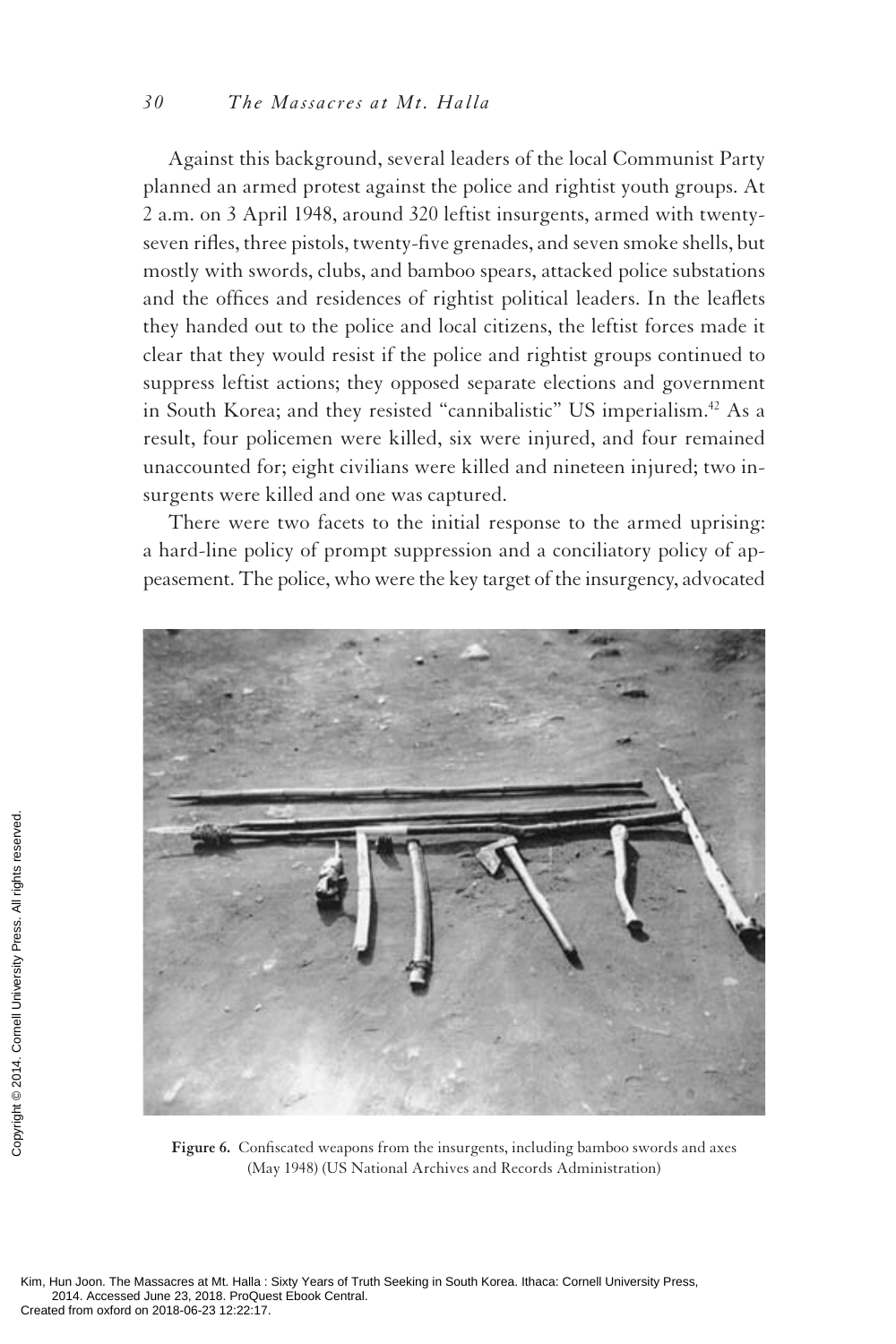a hard-line policy, whereas the military were in favor of appeasement. (Initially, the insurgents only attacked the local police and made a clear distinction between the police and the military. Thus, the military remained neutral and tried to avoid becoming involved.<sup>43</sup>) The occupation authorities dispatched two hundred police reinforcements within a week, blockading the island. Importantly, the director of the Korean National Police, Cho Byeong-ok, asked the president of the national Northwest Youth Association, Mun Bong-je, to send around five hundred "committed anti-Communist" members to Jeju. At the same time, at the request of the US occupation authorities, Colonel Kim Ik-ryeol, commander of the 9th Regiment in charge of Jeju, met with the leader of the insurgent forces, Kim Dal-sam, and reached a peace accord on 28 April 1948.

 Despite this, a critical incident occurred three days later in Ora village. After the funeral of the wife of one of its members, around thirty rightist youth group members set the houses of the local leftists on fire in retaliation. About three hours later, around twenty leftist insurgents counter attacked. Both the police and military arrived to investigate the incident, but they reached different conclusions. The police concluded that the insurgents initiated the attack, while the military reported that the rightist youth group members had triggered it. The US occupation forces adopted the former view, declared the incident a serious breach of the peace accord by the Communist insurgents, and ordered the prompt suppression of the insurgency. Interestingly, the whole incident itself was filmed from the air by a US aircraft and made into the propaganda film, *May Day on Cheju-Do*. The film was edited in such a way as to justify the subsequent hardline policy by showing insurgents initiating the attack on the village.<sup>44</sup>

 Colonel Kim Ik-ryeol, who had led the peace talks with the insurgents, was replaced by hardliner Colonel Park Jin-gyeong on 6 May 1948, and, with the elections approaching, the leftist attacks became more frequent. The insurgents attacked the local election administration committees, burning voting lists and ballot boxes. In addition, election officials, who were usually members of the rightist groups, became the targets of assassination. As a result, the elections in two of the three electorates in Jeju were declared invalid, and it was not until 10 May 1949 that new elections could be held. From our Created from oxford on 2018-06-23 12:22:17.<br>
Created from oxford on 2018-06-23 12:22:17.<br>
Example  $\frac{25}{25}$  and  $\frac{25}{25}$  are such the election<br>
The insurgents all ing voting lists a<br>
usually members<br>
As a re

 Mainly due to the failure of the election, the military launched a full-scale counterinsurgency operation in June and July 1948, "sweeping through the mountains from west to east."<sup>45</sup> Colonel Park employed a three-phase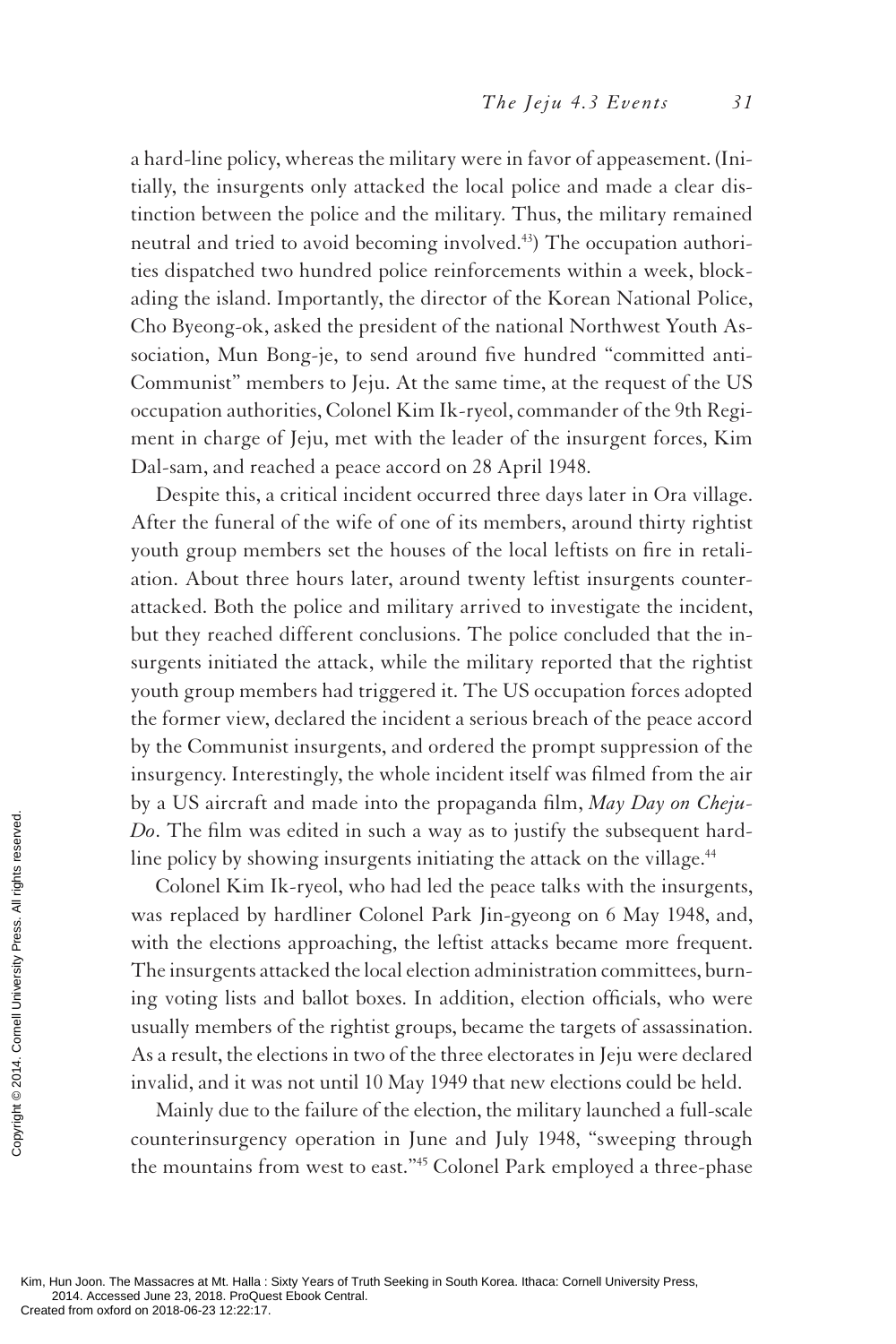counterinsurgency strategy: first, to create strategic villages with fortresses and train local militia around the coastline; second, to conduct massive sweeps of the interior of the island by burning all mountain villages and relocating residents to refugee camps; and finally, to remove suspected Communist insurgents and their supporters from refugee camps.



Figure 7. Captured insurgents (May 1948) (US National Archives and Records Administration)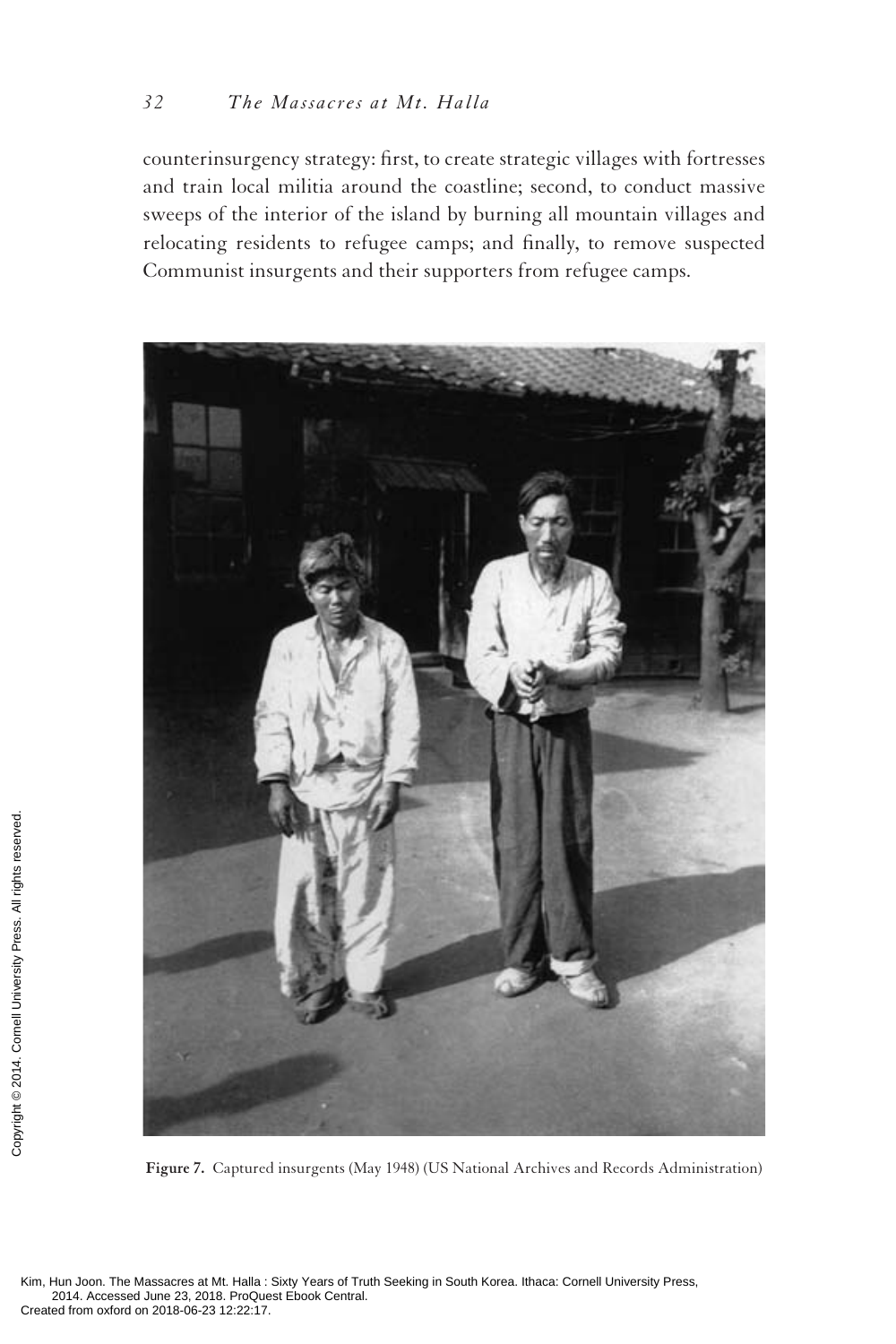Colonel Park's indiscriminate and swift counterinsurgency operation began in mid-May, and, in several battles, hundreds of Communist guerrillas were arrested. However, the arms seized were insignificant, which indicates that "battles" against "Communist guerrillas" were, for the most part, military operations against residents of the mountain villages. For example, over a six-week period, the military and police indiscriminately arrested four thousand suspects, of whom only five hundred were subsequently detained. They used torture widely in the course of the interrogations of refugees and detainees, which occasionally led to false testimonies and often to death. The sweeping arrests caused many young people in the mountain villages to flee their homes; in an ironic twist, most of them joined the insurgents. In addition, Colonel Park himself was assassinated by his subordinates, who opposed the cruel and indiscriminate military operations.

The fighting intensified after the creation of the separate South Korean government in August 1948 when the insecure government, backed by US military forces, decided to quickly end the war. Both domestic and international political situations pushed the government and the US military advisers toward a hard-line policy. First, after the split with the South,



Figure 8. Detainees waiting for interrogation (November 1948) (US National Archives and Records Administration)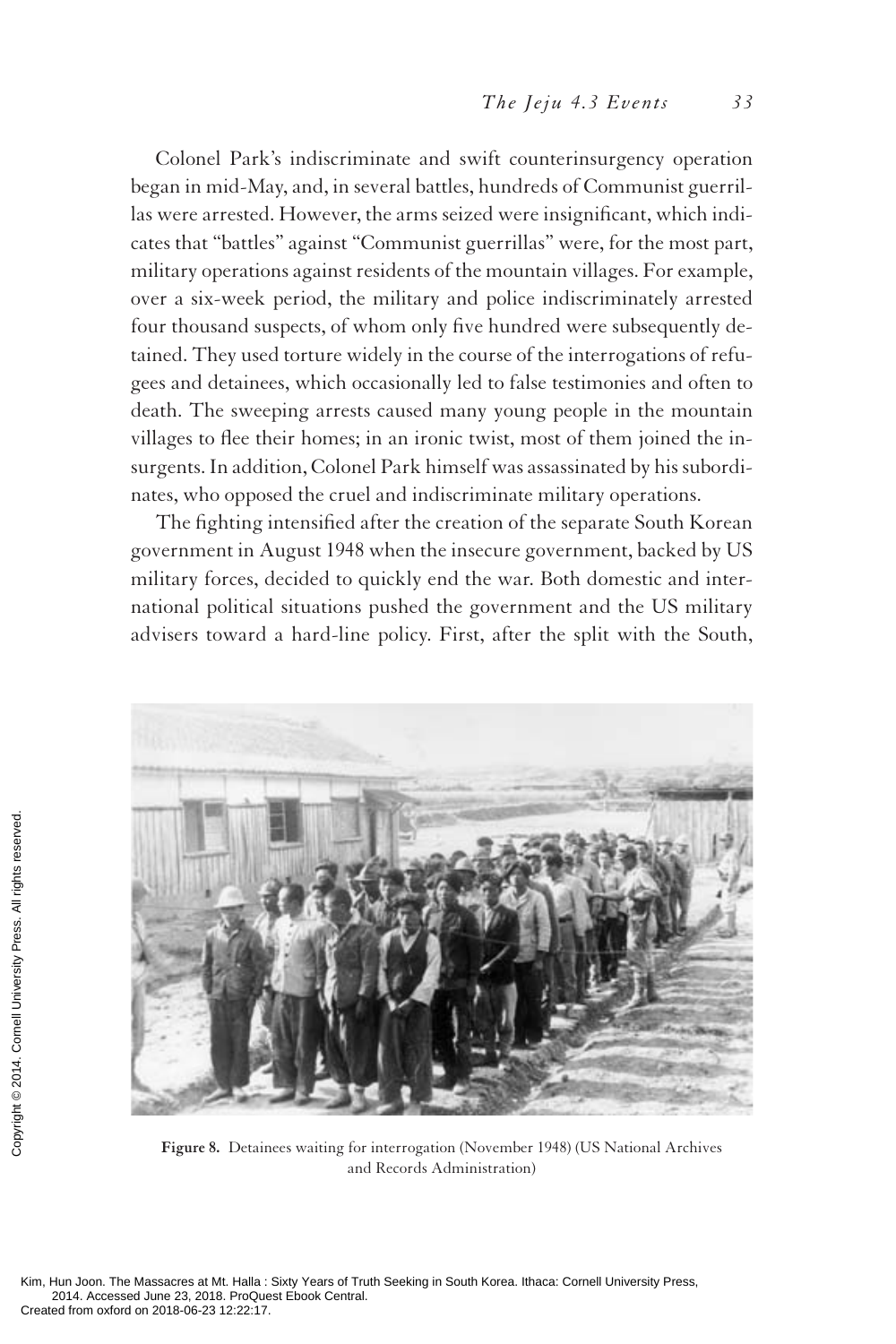in September 1948 a Soviet-influenced Communist government was established in the North under the leadership of Kim Il-sung. In the course of this, the Communist Party in the South organized the "underground election" to elect representatives who would participate in the Haeju Conference and support the creation of the Democratic People's Republic of Korea. Six representatives from Jeju, including the leader of the insurgent forces, Kim Dal-sam, successfully escaped blockaded Jeju and participated in the conference. Kim expressed his full support for the government in the North. Thus, for Rhee Syng-man, the first president of South Korea, the Communist insurgency in Jeju meant that he faced confrontations with Communists on two fronts—both North and South.

 To make matters worse, a watershed event that "threatened the foundations of the fledgling republic" broke out in Yeosu, a port city on the mainland, on 19 October 1948.<sup>46</sup> The 14th Regiment in Yeosu in South Jeolla Province, which was scheduled to be dispatched as reinforcements to Jeju, staged a revolt, "refusing to murder the people of Cheju-do [sic] fighting against imperialist policy."<sup>47</sup> Around two thousand members of the armed forces under the leadership of Sergeant Ji Chang-su revolted and quickly took two cities, Yeosu and Suncheon, and the surrounding areas. The military revolt quickly turned into a popular uprising as the local Communist cells and leftists joined the insurgent troops. The revolt within the military was a major embarrassment and shock to both the nascent South Korean government and the US military.<sup>48</sup> The government suppression was extremely harsh, and, in the course of operations, the military arrested and detained all those suspected of being Communist insurgents or their supporters and executed them on the spot. Scholars and a local research organization estimate that around ten thousand civilians were killed, and, in all individual cases, they attribute responsibility for 95 percent of the deaths to the military.<sup>49</sup> The revolt had a major impact on counterinsurgency operations in Jeju by pressing the Rhee government and the US military advisers to promptly suppress the insurgents. Exercise detained all the<br>protters and exercized individual cases<br>individual cases<br>the military.<sup>49</sup><br>tions in Jeju by<br>to promptly sup<br>On 11 Octob<br>and police—we Headquarters in On 17 October,<br>issued a decree<br>within a five-k

 On 11 October 1948, various counterinsurgency forces—the army, navy, and police—were reorganized under the newly instituted Jeju Defense Headquarters in preparation for a full-scale counterinsurgency operation. On 17 October, the commander of the headquarters, Major Song Yo-chan, issued a decree stating that anyone who was captured without a permit within a five-kilometer radius of the coastline would be executed. This was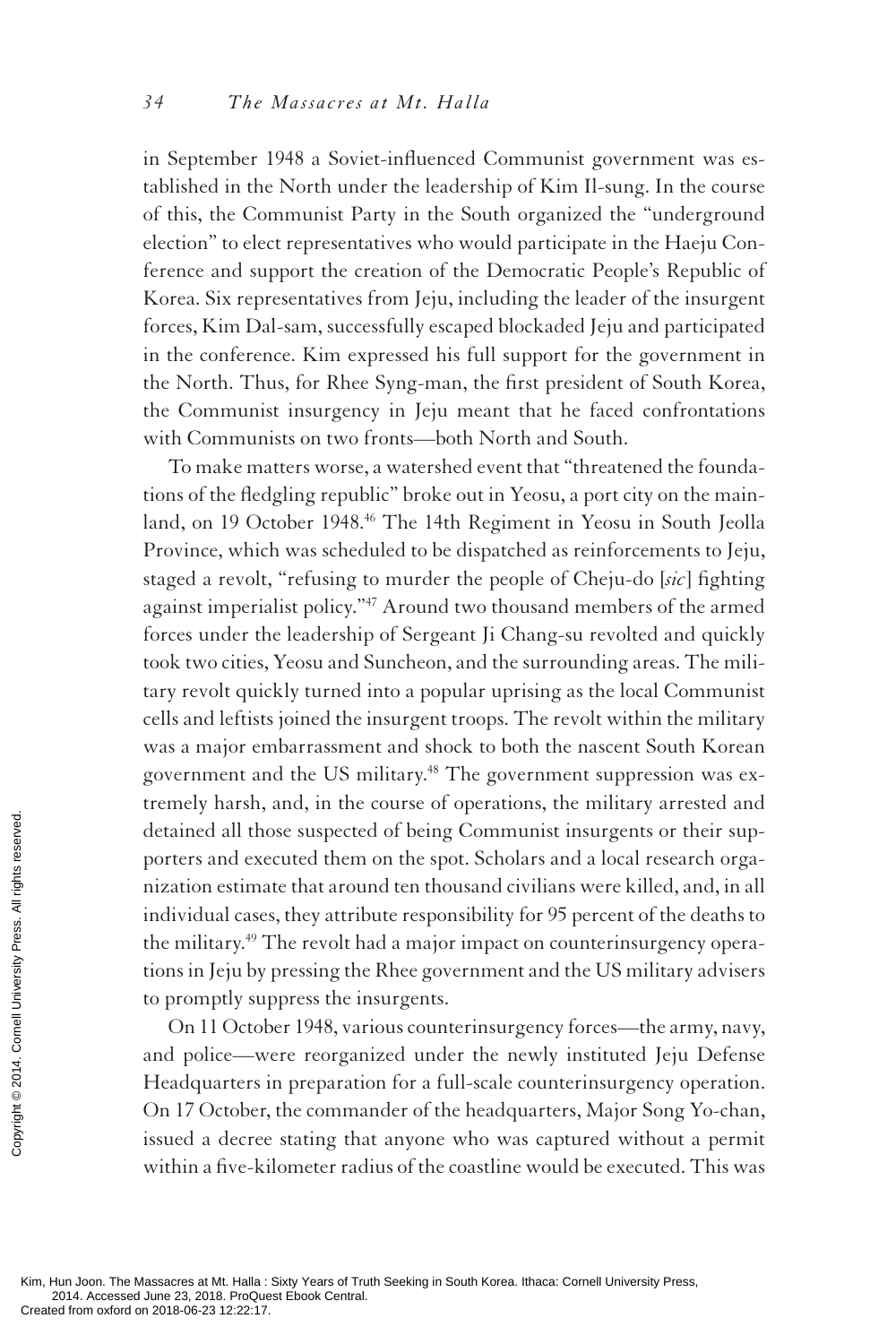an extreme measure because many villagers in Jeju lived not only near the coastline but also at the foot of Mt. Halla, within the five-kilometer radius. Major Song reinforced the military by organizing civilian and student defense forces and incorporating an additional one thousand rightist youth group members as makeshift police or military forces. President Rhee proclaimed martial law in Jeju Province on 17 November 1948, and a fullfledged counterinsurgency operation began. The military razed mountain villages in order to destroy the hideouts and potential supply lines of the insurgents. Residents of the mountain villages were forced to abandon their houses, livestock, and farms, and they relocated to the coastal villages. The military forcibly relocated around eighty to ninety thousand residents of mountain villages, around one-third of the total population of Jeju.

 The military operation relocating villagers and destroying food-supply and recruitment bases in the mountain villages was completed by the end of the year. This operation brought most of the population under government control and isolated the insurgency groups.<sup>50</sup> A full-scale operation against the insurgents began the next year, and between January and



Figure 9. Residents relocating from mountain villages to refugee camps in coastal areas (US National Archives and Records Administration)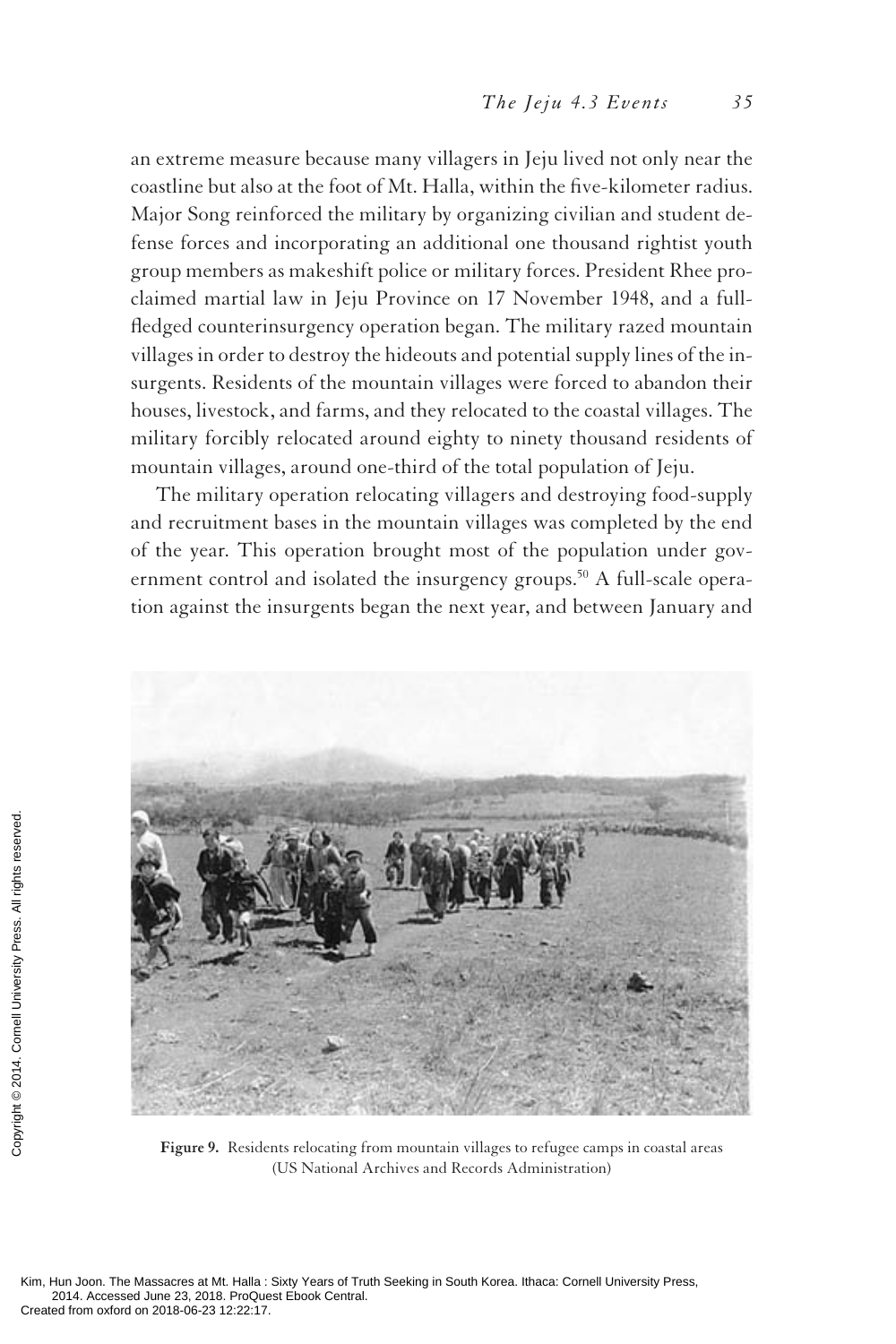March 1949 the military encircled Mt. Halla, defeating the main insurgency forces. Cornered insurgents made several attacks in January, but none of them were successful, and, in turn, the attacks seriously weakened the remaining forces. This was also the period when the mass killing of civilians was most concentrated. According to the report of the Jeju Commission, almost 80 percent of the deaths of children and elderly took place in this period.<sup>51</sup>

 By March the military had almost destroyed the main forces of the insurgents, and only five hundred insurgents were left near Mt. Halla. Simultaneously, the military started an amnesty program and induced voluntary surrender. In April President Rhee himself visited the island and demonstrated the restoration of government control and a successful suppression of the insurgents. Consequently, new elections took place on 10 May 1949, exactly a year after the original date, while the leader of the insurgents, Lee Deok-gu, was killed by the police.

 However, sporadic guerrilla warfare continued until the Korean War broke out on 25 June 1950 and the Communist insurgency and counter insurgency in Jeju entered a new phase. During the Korean War, Jeju did not once come under the control of the North Korean military. The remaining insurgents resumed their attack in the hope that the People's Liberation Army from the North would make it to Jeju. However, after the successful Incheon landing operation led by General Douglas MacArthur, the North Korean army retreated. By 1952 the number of remaining insurgents had declined to just sixty-eight, and only five remained when the authorities officially lifted the restrictions on Mt. Halla on 21 September 1954.

#### **Three Key Debates**

 The Jeju 4.3 events have been variously labeled as a democratic movement, a popular uprising, massacres, riots, rebellion, revolt, an anti-American struggle, a unification movement, and simply 4.3, which gives some indication of the ideologically controversial and polemic nature of the events themselves.<sup>52</sup> In this section, I introduce three key debates regarding the characteristics and definition of the Jeju 4.3 events. Since these debates reappear in the course of the transitional justice movement in the 1980s and 1990s, I will leave the details for that later chapter but will here introduce the big picture. Exerces of ficially lifted<br>
From Exerces Propular University<br>
The Jeju 4.3 everopeopular uprisin<br>
gle, a unification<br>
gle, a unification<br>
selves.<sup>52</sup> In this<br>
teristics and def<br>
the course of the<br>
leave the details<br>  $\frac{2$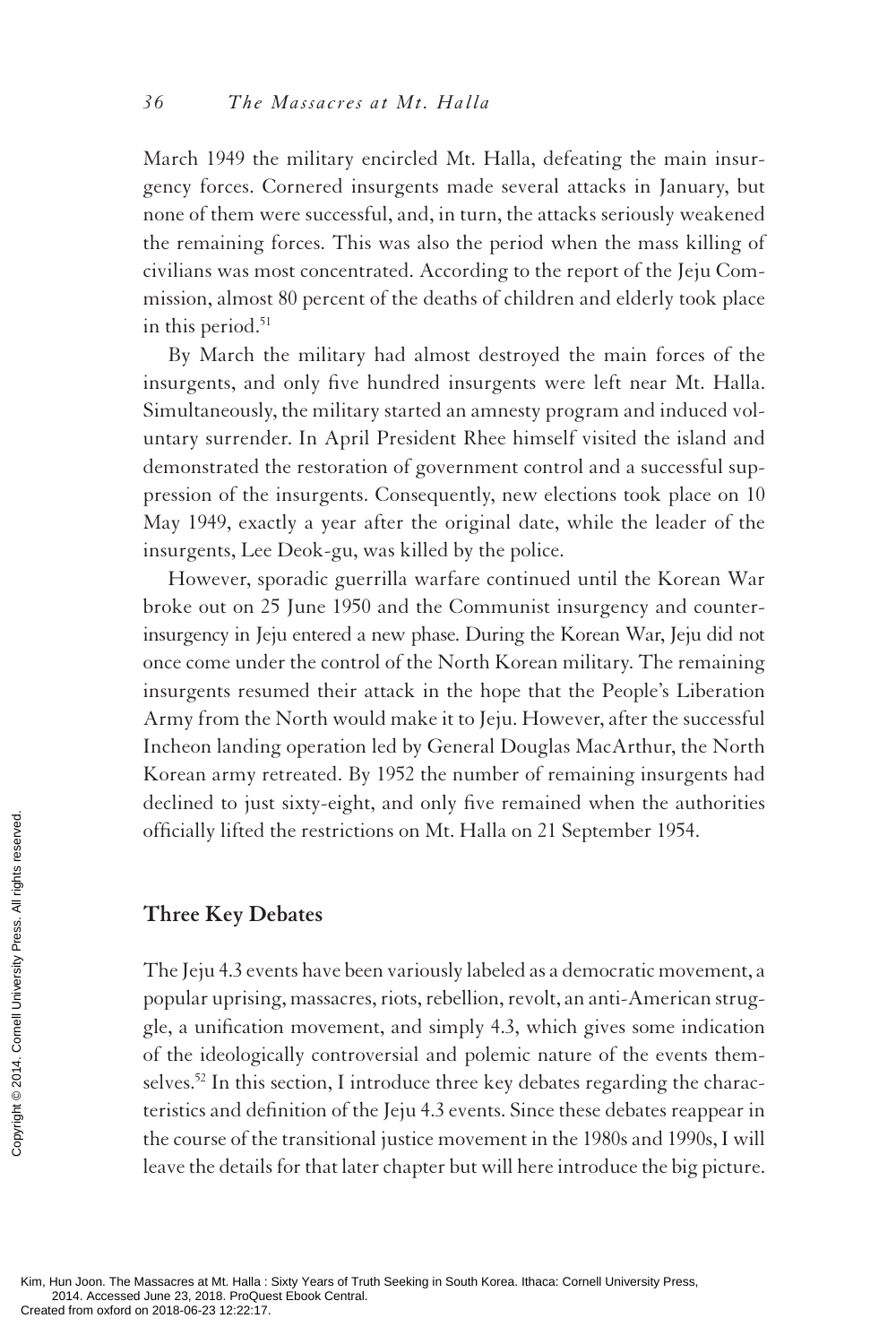The first relates to the characteristics of the armed uprising that started on 3 April 1948. Before 1987 the Jeju 4.3 events were mostly understood and referred to as a "Communist rebellion" (*gongsan pokdong*) in all public records, including government documents, mass media, and textbooks. By defining the key events as a Communist rebellion, civilian massacres and human rights abuses were easily justified as collateral to and a necessary part of the effort to prevent communization. However, since democratization in 1987, scholars and activists have begun proposing alternative definitions such as "popular uprising" (*minjung hangjaeng*) or "democratic movement" (*minjuhwa-undong*).<sup>53</sup> These scholars commonly agree that the armed uprising was, first, widely supported by the general public and, second, an inevitable response to the oppression and misrule of the US military government and the incompetent Korean government. There are also moderate and more cautious scholars and activists who refer to the "events" (sageon) or "4.3" (sa-sam) without expressly defining its characteristics.

 There is also debate regarding the starting date of the Jeju 4.3 events. Before 1987 the orthodox view was that it started on 3 April 1948 when the Communist guerrillas launched an attack. With democratization, however, a revisionist view emerged arguing that it started on 1 March 1947 when dissatisfaction with the US military government exploded in a demonstration and the local police, under the control of the US military, opened fire, severely injuring eight and killing six. This incident led to a general strike in Jeju, followed by a series of confrontations that resulted in the government and local police drastically losing the support of the residents. According to this perspective, an armed uprising on 3 April 1948 was one of several instances of public resistance to the US military government, which originally started on 1 March 1947.

 The debate on the starting date of the process is closely related to a third debate about responsibility for civilian massacres. The traditional argument is that the Communist guerrillas were mainly responsible for the disruptions, including the massacres and human rights violations.<sup>54</sup> In contrast, others now argue that since the armed protest was merely a response to oppression and misrule, the US military government and the nascent Korean government were responsible for the massacres and abuses.<sup>55</sup> A few scholars further argue that the United States, not the US military government, is responsible, since the United States had direct rule over South Korea at this time. 56 Exercise the correlation of the state of the state of the distruptions, included about reserved.<br>
The debate about reserved.<br>
The debate about reserved.<br>
The debate about reserved.<br>
The distruptions, included transferred.<br>